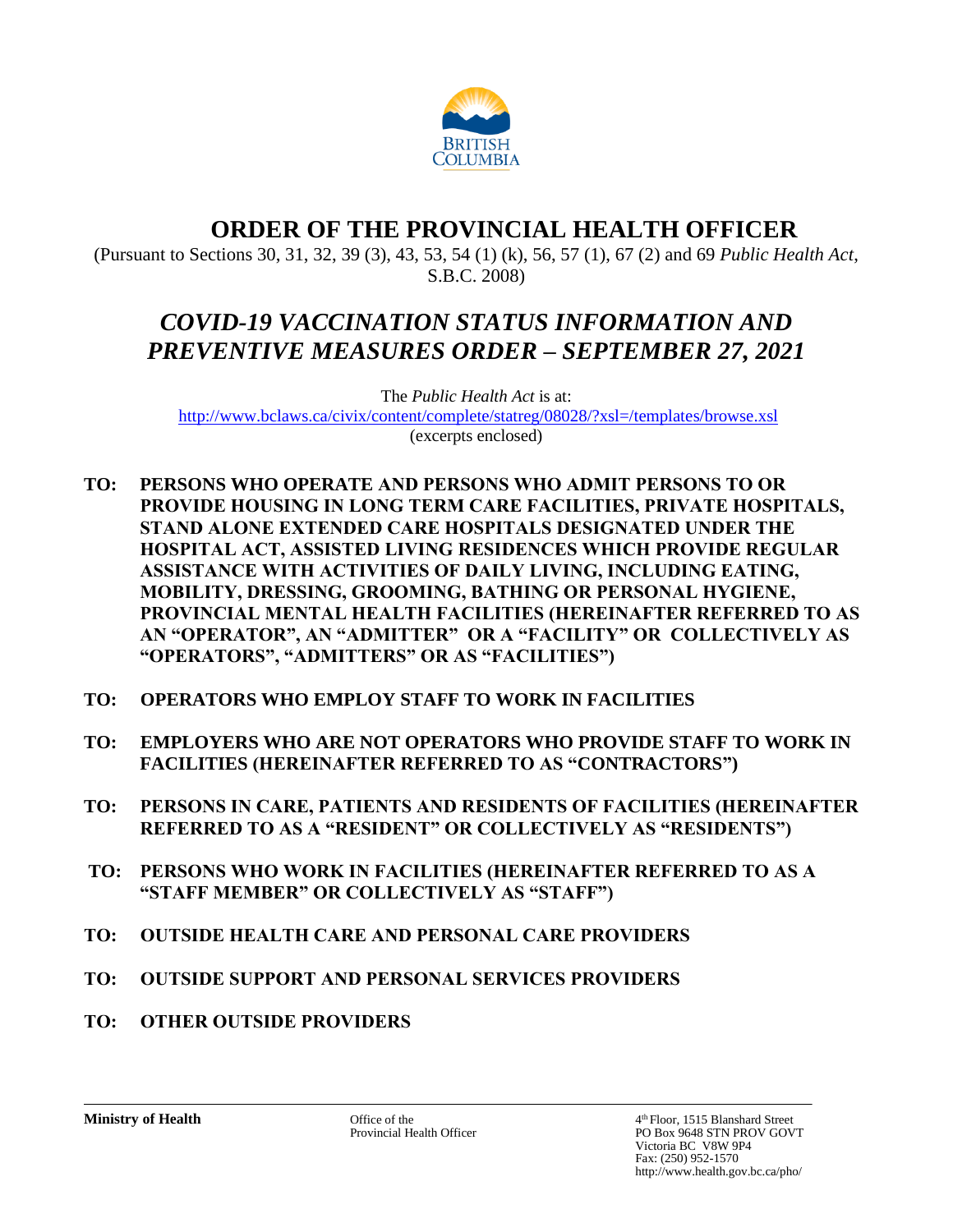#### **WHEREAS:**

- A. On March 17, 2020 I provided notice under section 52 (2) of the *Public Health Act* that the transmission of the infectious agent SARS-CoV-2, which has caused cases, clusters and outbreaks of a serious communicable disease known as COVID-19 among the population of the Province of British Columbia, constitutes a regional event, as defined in section 51 of the *Public Health Act*;
- B. A person infected with SARS-CoV-2 can infect other people with whom the infected person is in contact;
- C. The presence of virus variants of concern in the Province, in particular the Delta variant, has heightened the risk to the population generally and particularly to the frail elderly and persons with underlying medical concerns;
- D. Vaccines, which prevent or reduce the risk of infection with SARS-CoV-2, have been and continue to be made available to residents and staff in British Columbia;
- E. Although the vaccination rate of residents and staff is generally high in many facilities, there are facilities where this is not the situation, and in all facilities there are residents and staff who are not vaccinated or who are not protected from infection and serious complications by having been vaccinated;
- F. Unvaccinated persons are at higher risk than vaccinated persons of being infected with SARS-CoV-2 and of transmitting SARS-CoV-2 to other persons, including vaccinated persons;
- G. Residents of facilities are typically elderly and usually have chronic health conditions or compromised immune systems which makes them particularly vulnerable to severe illness and death from COVID-19, even if they are vaccinated;
- H. Operators need to know the vaccination status of residents in order to implement infection prevention and control measures to protect residents and staff, including adjusting the schedules of non-vaccinated staff in the event that a facility is under enhanced surveillance for COVID-19, or there is an outbreak of COVID-19;
- I. Operators and contract employers need to know the vaccination status of staff in order to enforce preventive measures ordered by me;
- J. Medical health officers need to know the vaccination status of residents and staff at a facility on both an aggregate and individual level in order to be in a position to most effectively plan for a response to, and for the management of, an exposure or outbreak of COVID-19 at the facility;
- K. The presence of an unvaccinated outside provider in a facility creates a risk to residents and staff;
- L. I recognize the effects which the measures I have put, and am now putting in place, to protect the health of the residents and staff of facilities may have on people who are unvaccinated, and, with this in mind, have engaged and will continue to engage in a process of reconsideration of these measures, based upon the information and evidence available to me, including infection rates, sources of transmission, the presence of clusters and outbreaks, particularly in facilities, the number of people in hospital and in intensive care, deaths, the emergence of and risks posed by virus variants of concern, vaccine availability, immunization rates, the vulnerability of particular populations and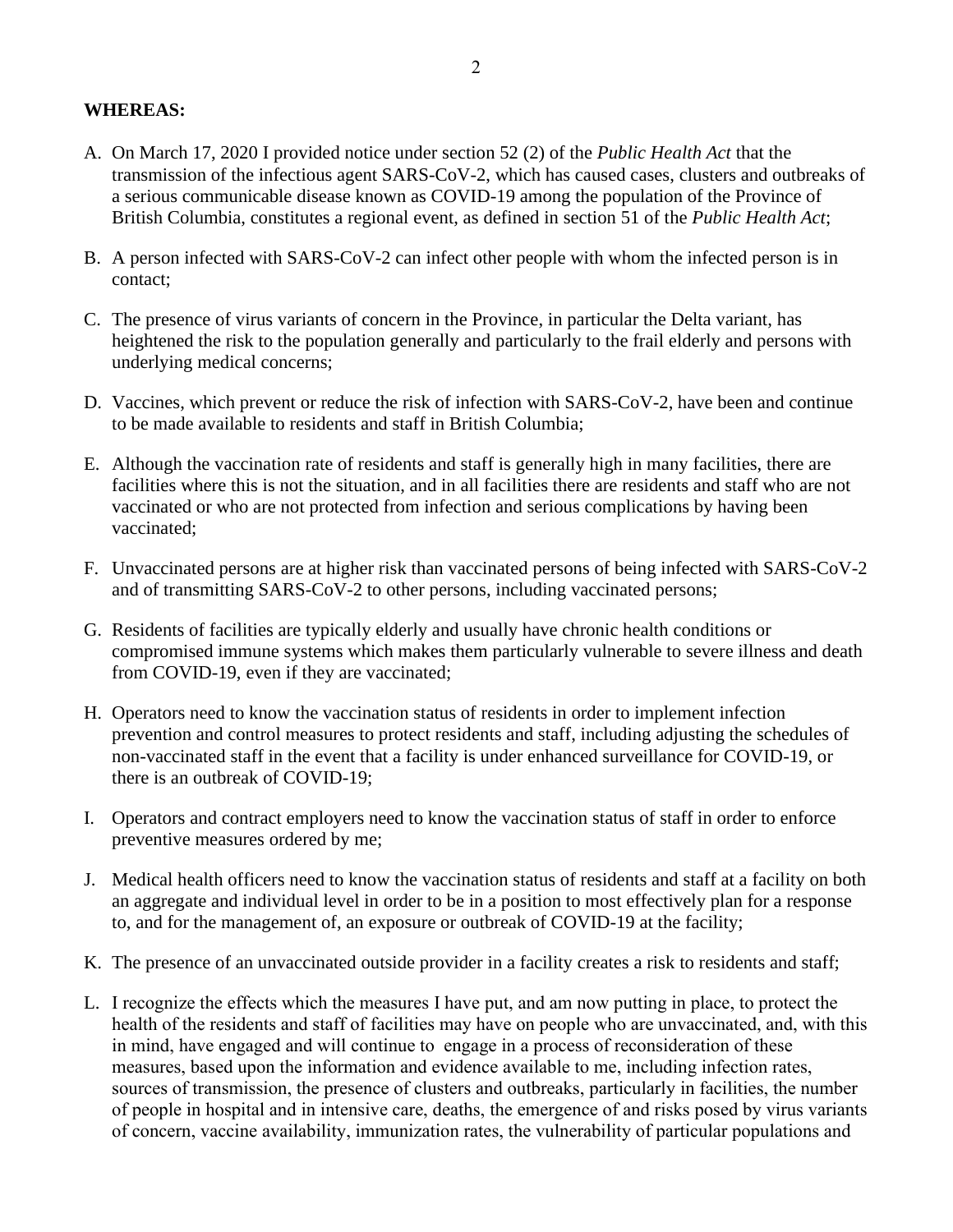reports from the rest of Canada and other jurisdictions, with a view to balancing the interests of the public, including constitutionally protected interests, against the risk of harm to residents and staff of facilities created by the presence of unvaccinated persons in facilities;

- M. I further recognize that constitutionally-protected interests include the rights and freedoms guaranteed by the Canadian *Charter of Rights and Freedoms*, including the right to life, liberty and security of the person, along with freedom of religion and conscience, freedom of thought, belief, opinion and expression. These rights and freedoms, are not, however, absolute and are subject to reasonable limits, prescribed by law as can be demonstrably justified in a free and democratic society. These limits include proportionate, precautionary and evidence-based restrictions to prevent loss of life, serious illness and disruption of our health system and society. When exercising my powers to protect the health of the public from the risks posed by COVID-19, I am aware of my obligation to choose measures that limit the *Charter* rights and freedoms of British Columbians less intrusively, where doing so is consistent with public health principles;
- N. In addition, I recognize the interests protected by the *Human Rights Code* and the privacy interests of residents, staff and outside providers, and have taken all of these into consideration when exercising my powers to protect the health interests of residents and staff in facilities;
- O. After weighing the risk to the health of residents of facilities against the interests of persons who are not vaccinated for non-medical reasons, and taking into account the importance of maintaining a healthy workforce in facilities, the difficulty of assessing the validity of a claim for an exemption on a non-medical basis, the difficulty and risk inherent in accommodating persons who are unvaccinated, and the time and effort this entails on the part of public health and facility operators, I have decided not to consider a request for a variance under section 43 on other than a medical basis.
- P. I have reason to believe and do believe that
	- (i) a lack of information about the vaccination status of resident and staff interferes with the suppression of SARS-CoV-2 in facilities and constitutes a health hazard under the *Public Health Act*;
	- (ii) the presence of an unvaccinated staff member or an unvaccinated outside provider in a facility constitutes a health hazard under the *Public Health Act*;
	- (iii) in order to mitigate the risk of the transmission of SARS-CoV-2 arising from the presence of unvaccinated persons in facilities, operators, medical health officers and I need information about the vaccination status of residents and staff, and employers need information about the vaccination status of staff;
	- (iv)in order to confirm the vaccination status of residents in facilities, I need to
		- a. collect personal information about residents from admitters and operators; and
		- b. match this information with information in the Provincial Immunization Registry;
	- (v) in order to confirm the vaccination status of staff in facilities, I need to
		- a. collect personal information about staff from operators; and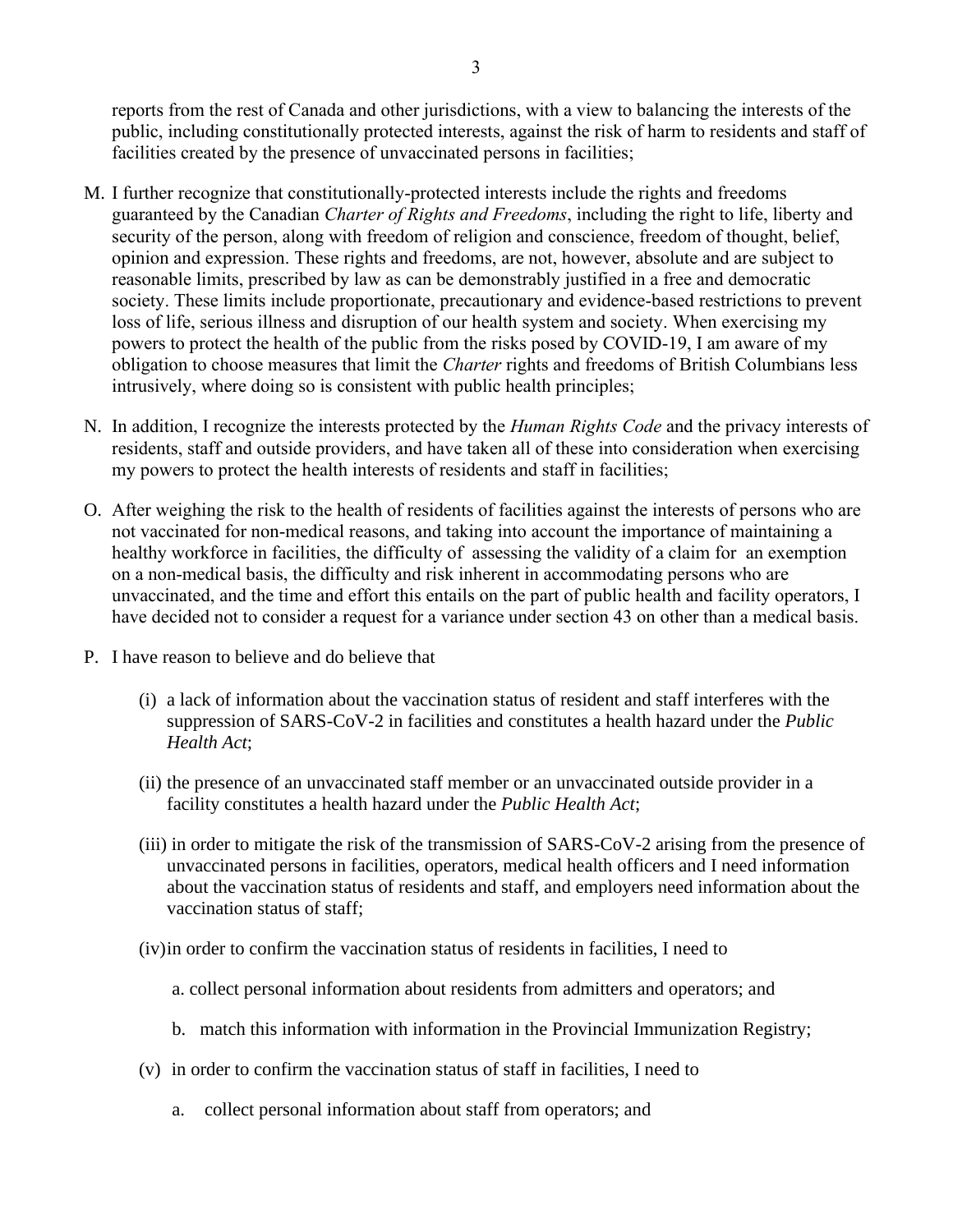b. upon receiving the personal information of staff from employers link this information with information in the Provincial Immunization Registry to determine vaccination status of staff.

Sections 30, 31, 32, 39, 53, 54 (1) (k), 56, 57 (1) and (2), and 67 (2) of the *Public Health Act* authorize me to

- 1. order operators and admitters to report to me personal information in a resident's record, or collected from a resident;
- 2. order operators to collect and retain vaccination status information from outside providers;
- 3. order employers of staff to use personal information about staff in their staff records for the purpose of reporting it to me;
- 4. order employers to collect personal information from staff which is not in their staff records for the purpose of reporting it to me;
- 5. order staff to provide personal information to employers for the purpose of reporting it to me;
- 6. use the personal information provided by operators, admitters, and employers to confirm the vaccination status of residents and staff by matching the information with information in the Provincial Immunization Registry;
- 7. disclose the vaccination status of residents to operators, and disclose the vaccination status of staff to operators and employers, so that operators and employers may implement preventive measures ordered by me or a medical health officer, or other infection and control measures ordered by me or a medical health officer;
- 8. disclose the vaccination status of residents and staff to medical health officers for the purpose of preventing and responding to exposures to, and outbreaks of, COVID-19 in facilities;
- 9. order preventive measures to protect residents and staff from the risk of transmission of SARS-CoV-2;
- 10. prohibit persons who have not provided proof of vaccination or are not in compliance with preventive measures from being in a facility.

It is in the public interest for me to exercise the powers in sections 30, 31, 32, 39, 43, 53, 54 (1) (k), 56, 57 (1) and (2), and 67 (2) of the *Public Health Act* **TO ORDER** as follows:

## **DEFINITIONS:**

## **In this Order**

"**admitter**" includes an operator;

**"BC services card"** within the meaning of the Identification Card regulation;

**"category of staff member"** means a job description in accordance with Schedule 1;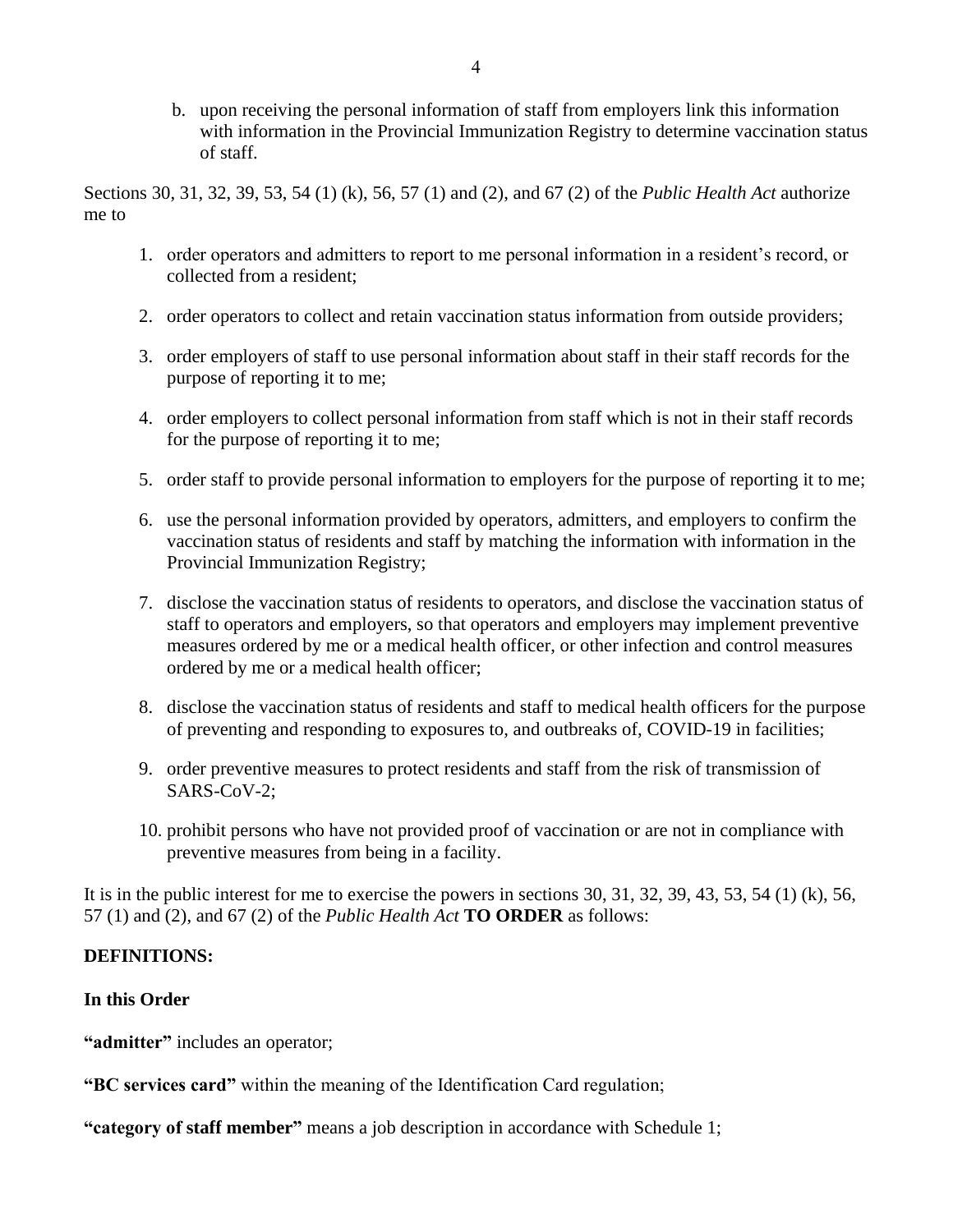**"close contact"** means within two metres of another person;

**"contractor"** means a person who employs staff to work in a facility but who is not an operator;

**"employer"** means an operator who employs staff or a contractor;

**"facility"** means a long term care facility, a private hospital, a stand- alone extended care hospital, an assisted living residence which provides regular assistance with activities of daily living, including eating, mobility, dressing, grooming, bathing or personal hygiene, or a Provincial mental health facility.

**"medical mask"** means a medical grade face mask that meets the ASTM International and ISO (or equivalent) performance requirements for bacterial filtration efficiency, particulate filtration efficiency, fluid resistance, pressure differential, flame spread, skin sensitivity and cytotoxic testing;

**"Provincial mental health facility"** means a place designated as a Provincial mental health facility by the minister under section 3 (1) of the *Mental Health Act* and appearing in Schedule A to Ministerial Order M 393/2016, at [https://www.health.gov.bc.ca/library/publications/year/2016/facilities](https://www.health.gov.bc.ca/library/publications/year/2016/facilities-designatedmental-health-act.pdf)[designatedmental-health-act.pdf,](https://www.health.gov.bc.ca/library/publications/year/2016/facilities-designatedmental-health-act.pdf) unless otherwise stated;

**"occasional"** means not being present on an ongoing basis in either one or different facilities;

**"operator"** means a board designated under the *Health Authorities Act*, a board of management of a stand-alone extended care hospital designated under the *Hospital Act*, a licensee under the *Hospital Act*, a licensee or a registrant under the *Community Care and Assisted Living Act,* and a director of a Provincial mental health facility which is designated under the *Mental Health Act*;

**"outside health care or personal care provider"** means a physician, nurse, physiotherapist, occupational therapist, home support worker, faculty member of a health care or personal care educational or training facility, emergency medical assistant present in a facility on a non-urgent basis, patient transport worker or any other non-staff member who provides health care or personal care to a resident, but does not include a visitor;

**"outside support or personal service provider"** means a volunteer, hired companion, barber, hairdresser, nail esthetician or any other non-staff member who provides personal support or a personal service to a resident, but not include a visitor;

**"other outside provider"** means a person other than a resident, staff member, visitor, outside health care provider, outside personal care provider, outside support provider or outside personal service provider, who is in a facility, and includes an entertainer, animal therapy provider and maintenance person;

**"PCR test"** means a polymerase chain reaction test administered by a publicly funded program or a publicly paid health care provider;

**"photo identification"** means one of the following:

- a. a photo BC Services Card within the meaning of the Identification Card regulation;
- b. a driver's licence, issued by a government of a province of Canada and including a photograph of the holder;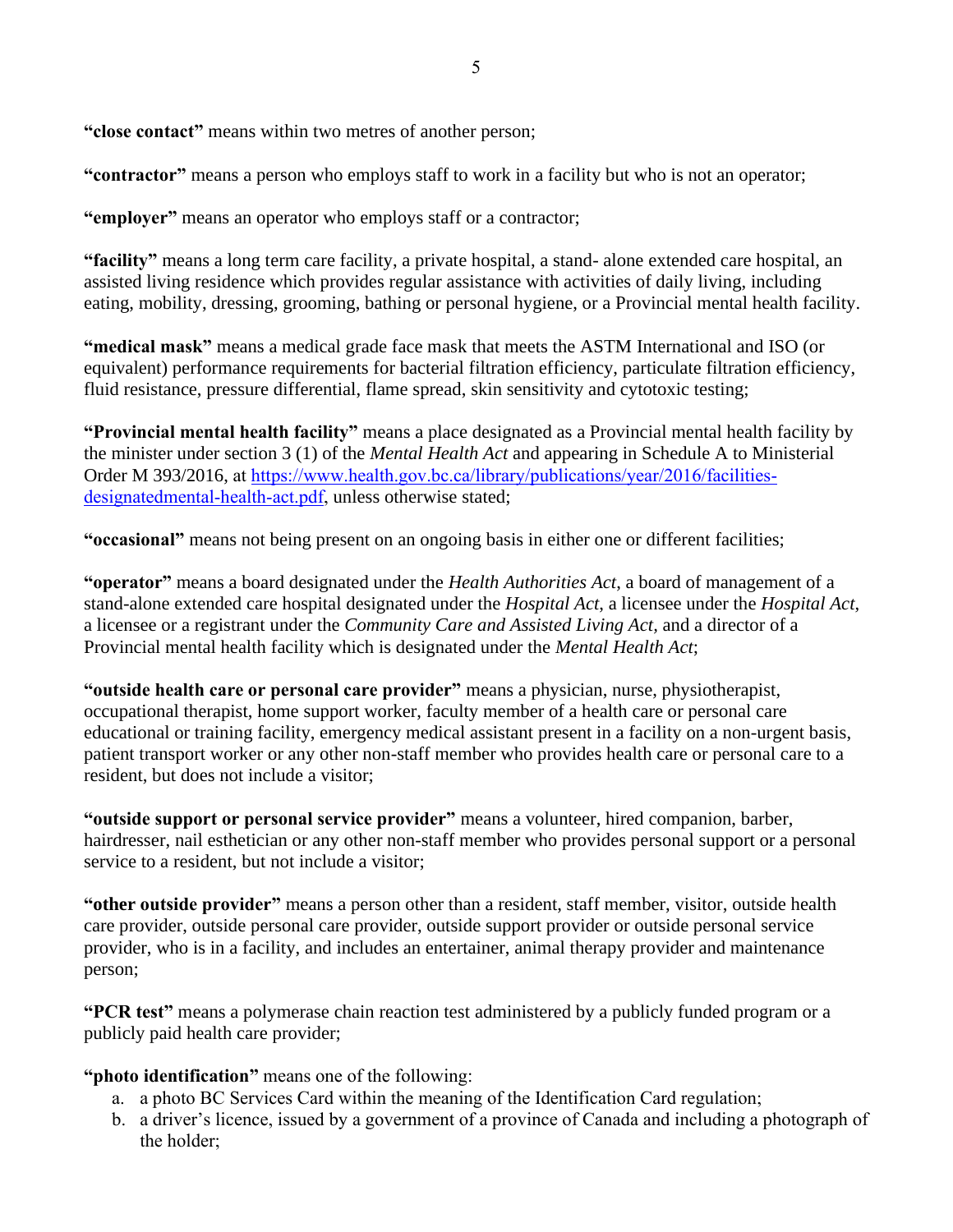- c. a certificate of Indian Status;
- d. a Métis Nation British Columbia citizenship and identification card;
- e. a passport attesting to citizenship or other national status, issued by a government of any jurisdiction and including a photograph of the holder;
- f. another form of identification, issued by a government of any jurisdiction, including a photograph of the holder

**"proof of vaccination"** means by providing a vaccine card which shows that the person has been vaccinated;

**"rapid test"** means a test that

- a. is administered using a device commonly known as a "rapid testing device" or "point-of-care test device",
- b. is used as a screening tool for the communicable disease known as COVID-19,
- c. provides test results at the point of testing within approximately 20 minutes of the test being administered, and
- d. is approved for use in Canada by the department of the federal government responsible for regulating health devices;

**"regular"** means being present at least once a month on an ongoing basis in either one or different facilities;

**"staff member"** means a person employed to work in a facility by the operator of a facility, a person employed by a contractor, a practicum student providing health care or personal care in a facility, including a person on leave;

**"unvaccinated"** means that a person does not meet the definition of "vaccinated", and includes

- a. a staff member who has not provided the information required to be provided under this Order,
- b. a staff member whose employer is advised that the staff member is unvaccinated by an operator, or by the Ministry of Health;
- c. a staff member for whom there is no record in the Provincial Immunization Registry.
- d. a staff member who has not been vaccinated in British Columbia, and who does not provide their vaccination history as required by this Order;

**"vaccinated"** means to have received, at least 7 days previously, all doses of a vaccine or a combination of vaccines as recommended by

- a. the provincial health officer, with respect to vaccines approved for use in Canada by the department of the federal government responsible for regulating drugs, or
- b. the World Health Organization, with respect to vaccines approved by the World Health Organization but not approved for use in Canada;

**"vaccine card"** means the following:

- a. in the case of a person who is more than 18 years of age, photo identification and proof in one of the following forms that the holder is vaccinated:
	- i. electronic proof or a printed copy of an electronic proof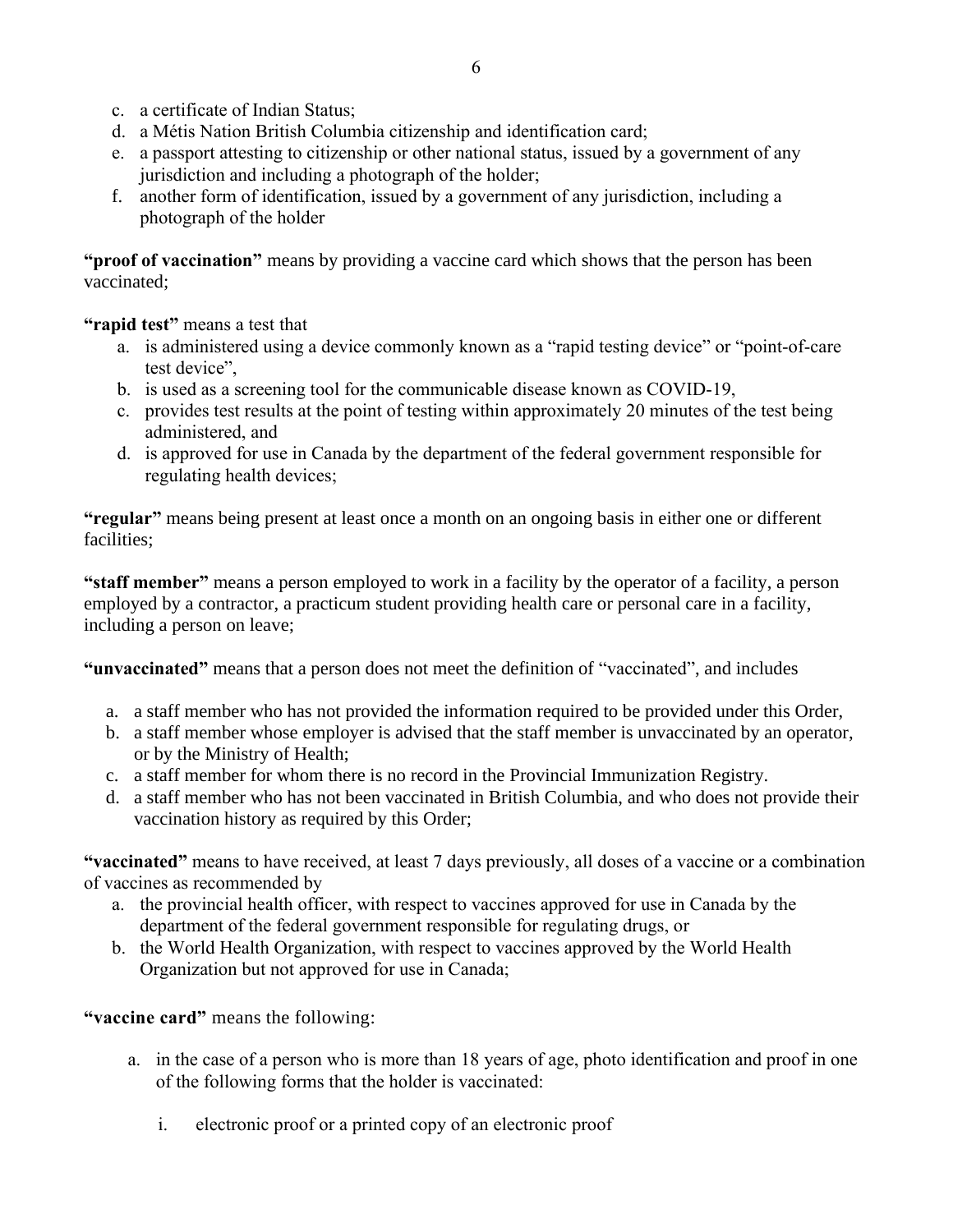(A) issued by the government in the form of a QR code, accessible through the "BC Services Card" electronic online platform, and

(B) showing the name of the holder;

- ii. proof in writing, issued by the government for the purpose of showing proof of vaccination in accordance with orders made under the *Public Health Act*;
- iii. a type of proof, whether electronic or in writing, that is issued
	- (A) by the government of Canada or of a province of Canada, and
	- (B) for the purpose of showing proof of vaccination in accordance with an order made in the exercise of a statutory power with respect to the protection of public health or the facilitation of international travel;
- b. in the case of a person who is 12 to 18 years of age, proof in a form referred to in paragraph a.  $(i)$ ,  $(ii)$  or  $(iii)$ .

**"vaccine"** means a World Health Organization approved vaccine against infection by SARS-CoV-2;

## **A. OPERATORS AND ADMITTERS**

#### **MUST:**

- 1. Provide the following information about current residents from resident files, or collect it from current residents, and provide it to me, with the name and address of the facility, by September 8, 2021, by entering the information at the *data entry portal*, or as otherwise directed by me:
	- a. the resident's legal first and last names;
	- b. the resident's birthdate; and
	- c. the resident's personal health number.
- 2. Collect the following information from new residents at the time of admission, and provide it to me, with the name and address of the facility, at the time of admission, by entering the information at the [data entry portal,](https://ltcemployers.gov.bc.ca/) or as otherwise directed by me:
	- a. the resident's legal first and last names;
	- b. the resident's birthdate;
	- c. the resident's personal health number; and
	- d. the resident's date of admission.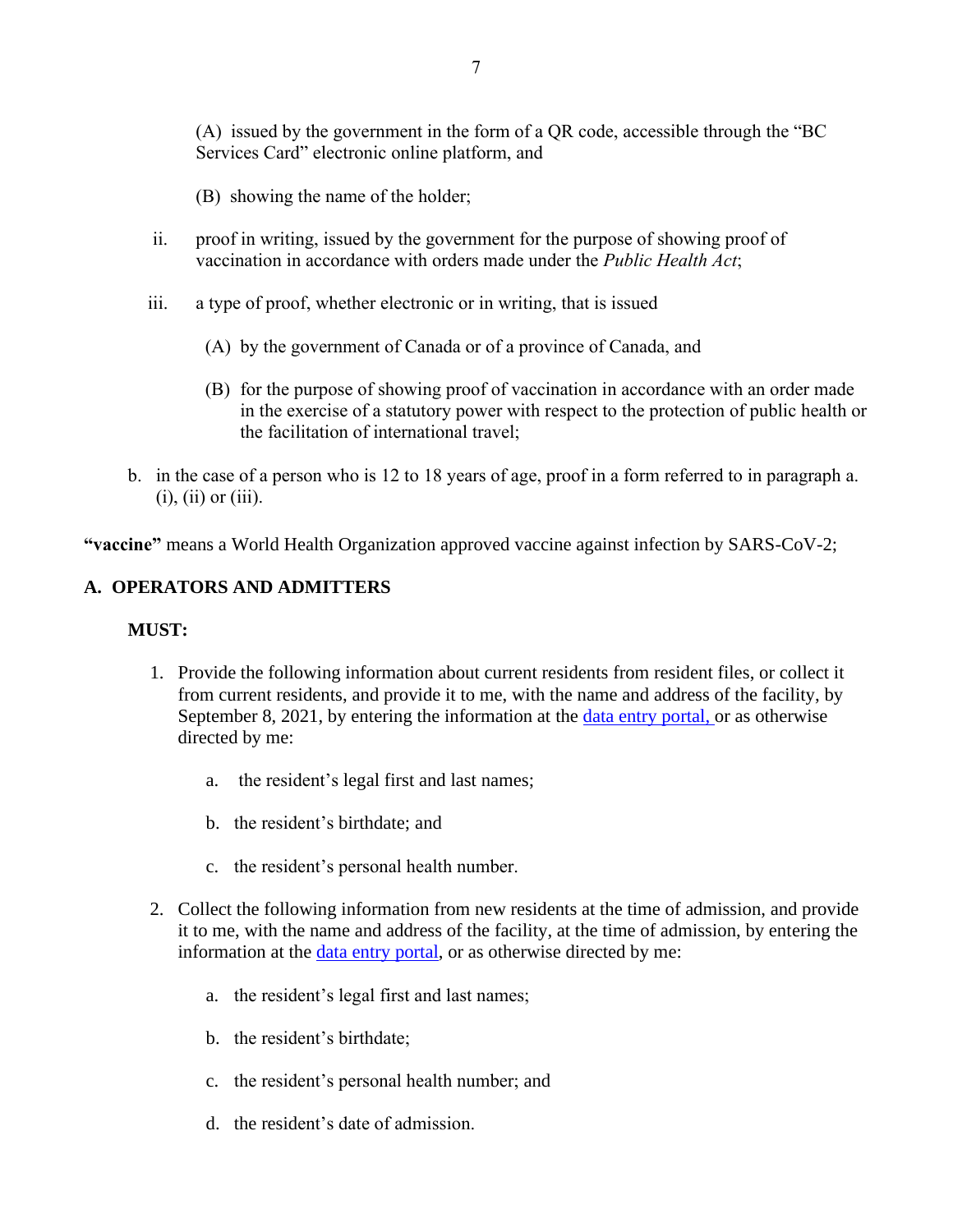3. Provide the date on which a resident is discharged from or ceases to live in a facility to me, at the time the resident is discharged from, or ceases to live in a facility, by entering the date, the name of the resident, and the name and address of the facility, at the [data entry](https://ltcemployers.gov.bc.ca/)  [portal,](https://ltcemployers.gov.bc.ca/) or as otherwise directed by me.

## **B. RESIDENTS**

## **MUST:**

- 1. Provide the following information to the operator of the facility in which they reside, or to an admitter at the time of admission:
	- a. the resident's legal first and last names;
	- b. the resident's birthdate; and
	- c. the resident's personal health number.
- 2. If the resident has received a vaccine outside British Columbia, enter their vaccination history at [https://www.immunizationrecord.gov.bc.ca/.](https://www.immunizationrecord.gov.bc.ca/)

## **C. CONTRACTORS AND OPERATORS**

## **CONTRACTORS**

## **MUST:**

- 1. In order to ensure that I have complete and up to date records about the vaccination status of staff, collect the following information from staff records, or collect the following information from staff, with respect to existing staff whose information has not been provided to me by the date of this Order, and new staff who are hired after the date of this Order, and provide this information to the operator of the facility in which the staff member works:
	- a. the staff member's legal first and last names;
	- b. the staff member's birthdate;
	- c. the staff member's personal health number;
	- d. a new staff member's date of hire; and
	- e. the date on which a staff member ceases to work in a facility.
- 2. Verify that the personal health number of each staff member provided further to section 1. is correct by comparing it to the number on the staff member's BC Services Card.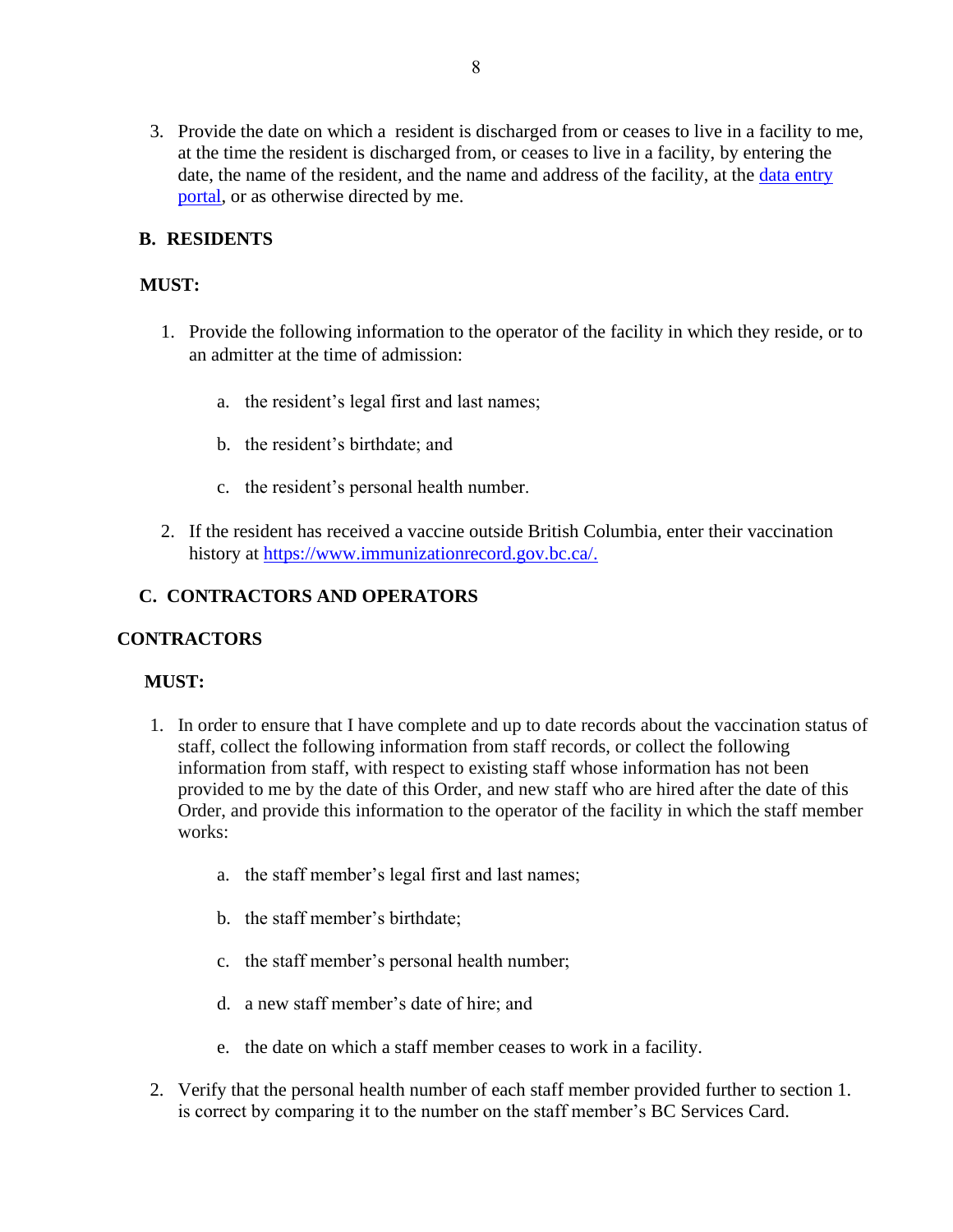3. Destroy the record of a staff member's personal health number, once the staff member's vaccination status has been provided by the Ministry of Health to the operator of the facility in which the staff member works, and the operator notifies the contractor that the information may be destroyed.

## **OPERATORS**

## **MUST:**

1. With respect to staff employed by the Operator,

a. provide the following information from staff records, or collect the following information from staff, including staff on leave for any reason, and provide this information, with the name and address of the facility in which the staff member works, and the category to which the staff member belongs, by entering the information at the data [entry portal,](https://ltcemployers.gov.bc.ca/) or as otherwise directed by me:

- i. the staff member's legal first and last names;
- ii. the staff member's birthdate;
- iii. the staff member's personal health number.
- b. collect the following information from new staff, and provide this information, with the name and address of the facility in which the new staff member works, and the category to which the new staff member belongs, by entering the information at the time of hire, at the [data entry portal,](https://ltcemployers.gov.bc.ca/) or as otherwise directed by me:
	- i. the staff member's legal first and last names;
	- ii. the staff member's birthdate;
	- iii. the staff member's personal health number; and
	- iv. the date on which a new staff member begins to work at the facility.
- c. provide the date on which a staff member ceases to work in a facility, at the time the staff member ceases to work in a facility, by entering the date, the staff member's name, and the name and address of the facility, into the [data entry portal,](https://ltcemployers.gov.bc.ca/) or as directed by me.
- 2. With respect to staff employed by a contractor,
	- a. provide the following information collected from the contractor, with the name and address of the facility in which the staff member works, and the category to which the staff member belongs, by entering the information at the [data entry portal,](https://ltcemployers.gov.bc.ca/) or as otherwise directed by me:
		- i. the staff member's legal first and last names;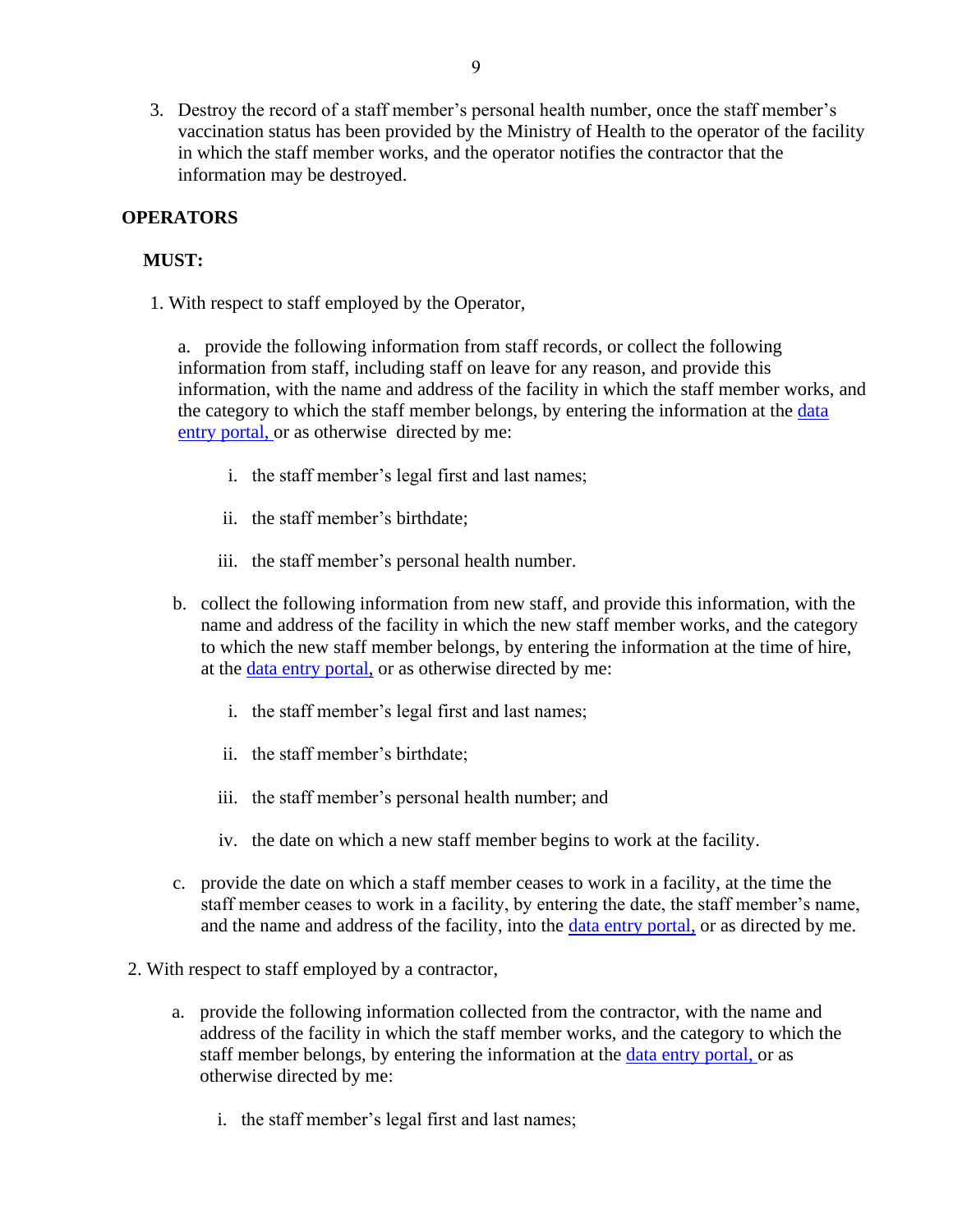- ii. the staff member's birthdate;
- iii. the staff member's personal health number; and
- iv. the date on which a new staff member begins to work at the facility.
- b. provide the date on which a staff member employed by a contractor ceases to work in a facility, at the time the staff member ceases to work in a facility, by entering the date, the staff member's name, and the name and address of the facility, into the data entry [portal,](https://ltcemployers.gov.bc.ca/) or as otherwise directed by me.
- 3. Destroy the record of a staff member's personal health number, including the record of the personal health number of a staff member who is provided by a contractor, once the staff member's vaccination status has been provided by the Ministry of Health.
- 4. Notify a contractor once a staff member's vaccination status has been provided by the Ministry of Health, so that the contractor may destroy the record of the staff member's personal health number.
- 5. If an operator is advised by the Ministry of Health that a staff member who is an employee of a contractor is unvaccinated, or that there is no record of the employee's vaccination status in the Provincial Immunization Registry, the operator must provide this information to the contractor.

#### **D. STAFF**

#### **MUST:**

- 1. Subject to section 2, provide the following information to their employer if the information has not been provided by the date of this Order:
	- a. their legal first and last names;
	- b. their birthdate;
	- c. their personal health number.
- 2. Provide their BC Services Card to their employer, so that their employer may verify their personal health number.
- 3. If required to provide information further to section 1. provide their vaccine card to their employer on request, so that their employer may determine their vaccination status, unless the employer has already verified their vaccine status.
- 4. If the staff member has received a vaccine outside British Columbia, enter their vaccination history at [https://www.immunizationrecord.gov.bc.ca/.](https://www.immunizationrecord.gov.bc.ca/)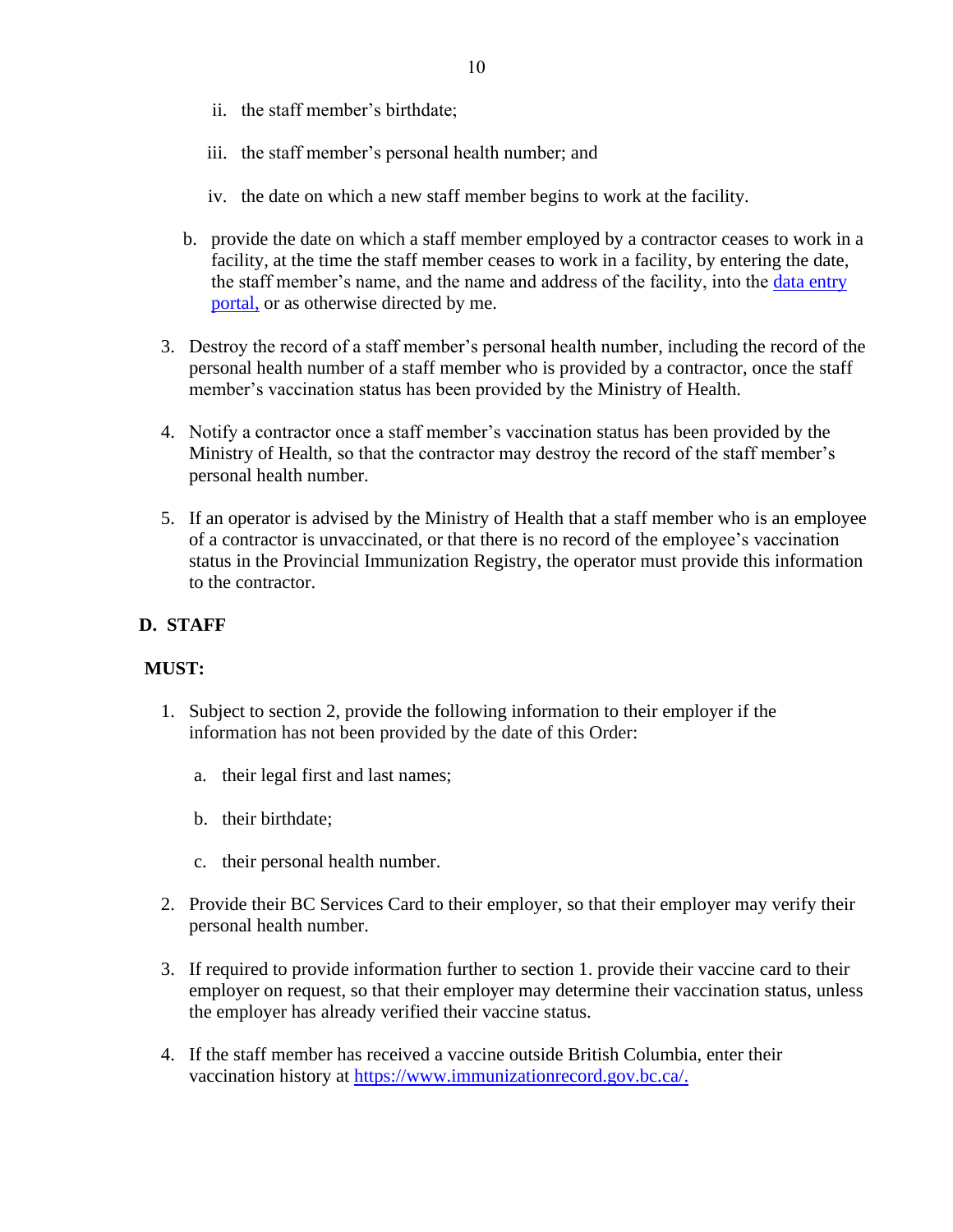#### **E. PREVENTIVE MEASURES APPLICABLE TO STAFF**

#### **Commencing on September 16, 2021, the following preventive measures and requirements come into effect:**

- 1. An unvaccinated staff member must wear a medical mask which covers their nose and mouth when in a facility, or when accompanying a resident away from a facility.
- 2. Despite section 1, an unvaccinated staff member may remove a medical mask when consuming food or a beverage.
- 3. An unvaccinated staff member must be tested for COVID-19 by means of a rapid test at a facility at every shift.
- 4. If a rapid test result for an unvaccinated staff member is positive, the unvaccinated staff member must
	- a. notify the operator, and employer if not the operator, of the test result,
	- b. leave the facility as soon as it is operationally safe to do so,
	- c. arrange to have a PCR test as soon as possible,
	- d. advise the operator and employer, if not the operator, of the result of the PCR test, and
	- e. not return to the facility, unless
		- i. the result of the PCR test is negative, or,
		- ii. if the PCR test result is positive,
			- A. 10 days have passed from the time of the positive rapid test result, or
			- B. the staff member's return has been approved by the medical health officer.
- 5. An operator and employer, if not the operator, must require an unvaccinated staff member to wear a medical mask which covers their nose and mouth when in a facility, or when accompanying a resident away from a facility.
- 6. An operator must make provision for the rapid testing of unvaccinated staff for COVID-19 in the facility, and the operator and employer, if not the operator, must require an unvaccinated staff member to be tested as required in section 3.
- 7. An operator and employer, if not the operator, must require an unvaccinated staff member who tests positive after a rapid test to leave the facility immediately, if it is operationally safe to do so.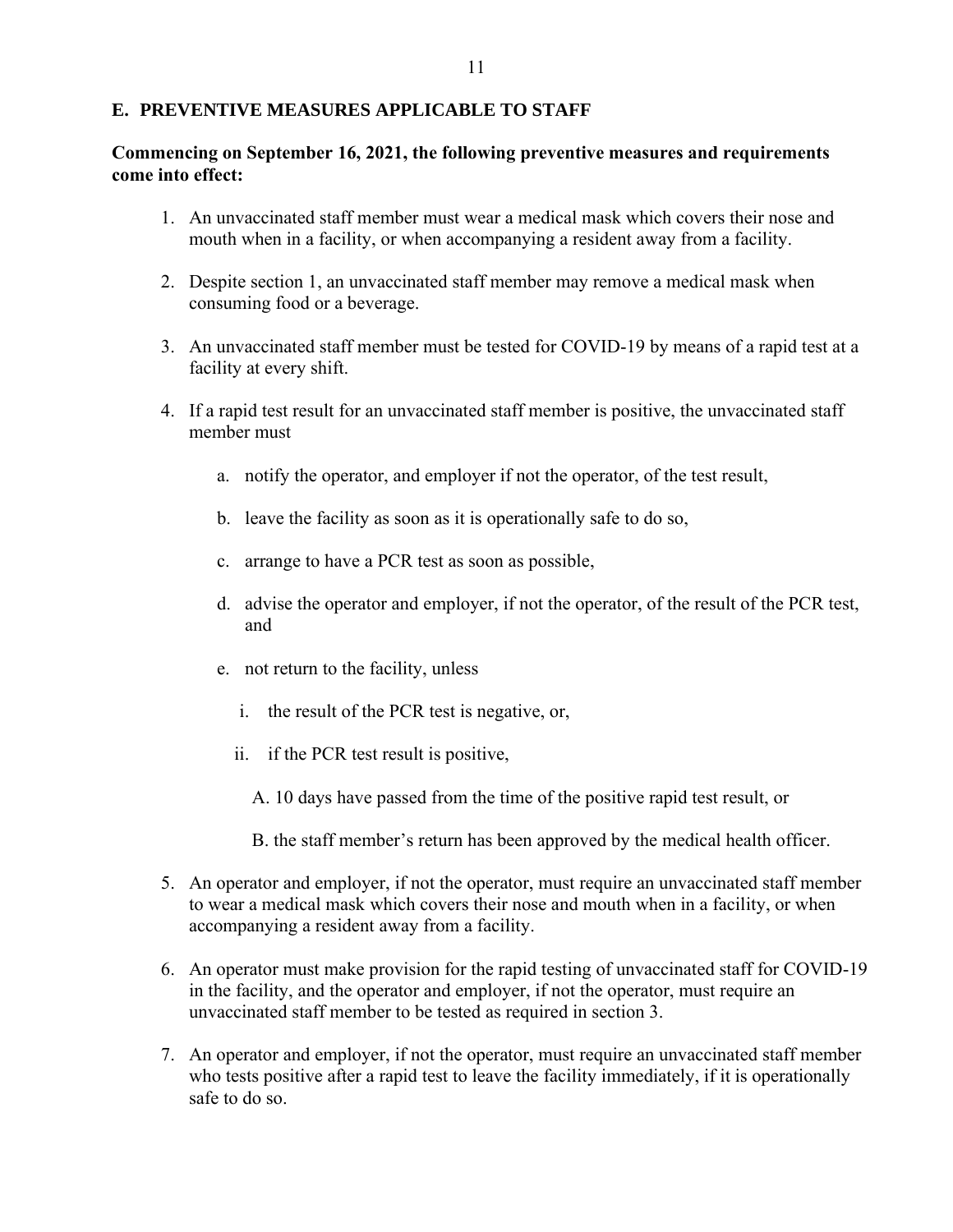- 8. An unvaccinated staff member who does not wear a medical mask which covers their nose and mouth, or get tested as required in section 3, must not be in a facility.
- 9. An unvaccinated staff member who does not provide an operator and employer, if not the operator, with a negative PCR test result after receiving a positive test result from a rapid test must not return to a facility until 10 days have passed from the time of the positive rapid test result, unless an earlier return by the staff member is approved by the medical health officer.
- 10. An operator and employer, if not the operator, must not permit an unvaccinated staff member who is not wearing a medical mask which covers their nose and mouth, or who does not get tested as required in section 3, to be in a facility.
- 11. An operator and employer, if not the operator, must not permit an unvaccinated staff member who tests positive on a rapid test to return to a facility, until the staff member provides a negative PCR test result, or 10 days have passed from the time of the positive rapid test result, unless an earlier return by the staff member is approved by the medical health officer.

## **F. OUTSIDE HEALTH CARE OR PERSONAL CARE PROVIDERS**

- 1. An outside health care or personal care provider who does not provide an operator with proof of vaccination, and who is in a facility, must:
	- a. wear a medical mask which covers their nose and mouth,
	- b. maintain a two metre distance from every other person in the facility, except for the resident to whom they are providing care,
	- c. not be in close contact with a resident to whom they are providing care, unless it is necessary in order to provide care to the resident.
- 2. An outside health care or personal care provider who does not provide an operator with proof of vaccination, and who is not in compliance with section 1, must not be in a facility.
- 3. An operator must not permit an outside health care or personal care provider who does not provide proof of vaccination, and who is not in compliance with section 1, to be in a facility.
- 4. An operator must make and retain a record of proof of vaccination provided by an outside health care or personal care provider, and must provide information from this record, or the record itself, to me or to the medical health officer, on request.

## **Commencing on October 12, 2021, the following requirements come into effect and replace the requirements above:**

5. An outside health care or personal care provider who does not provide an operator with proof of vaccination must not be in a facility.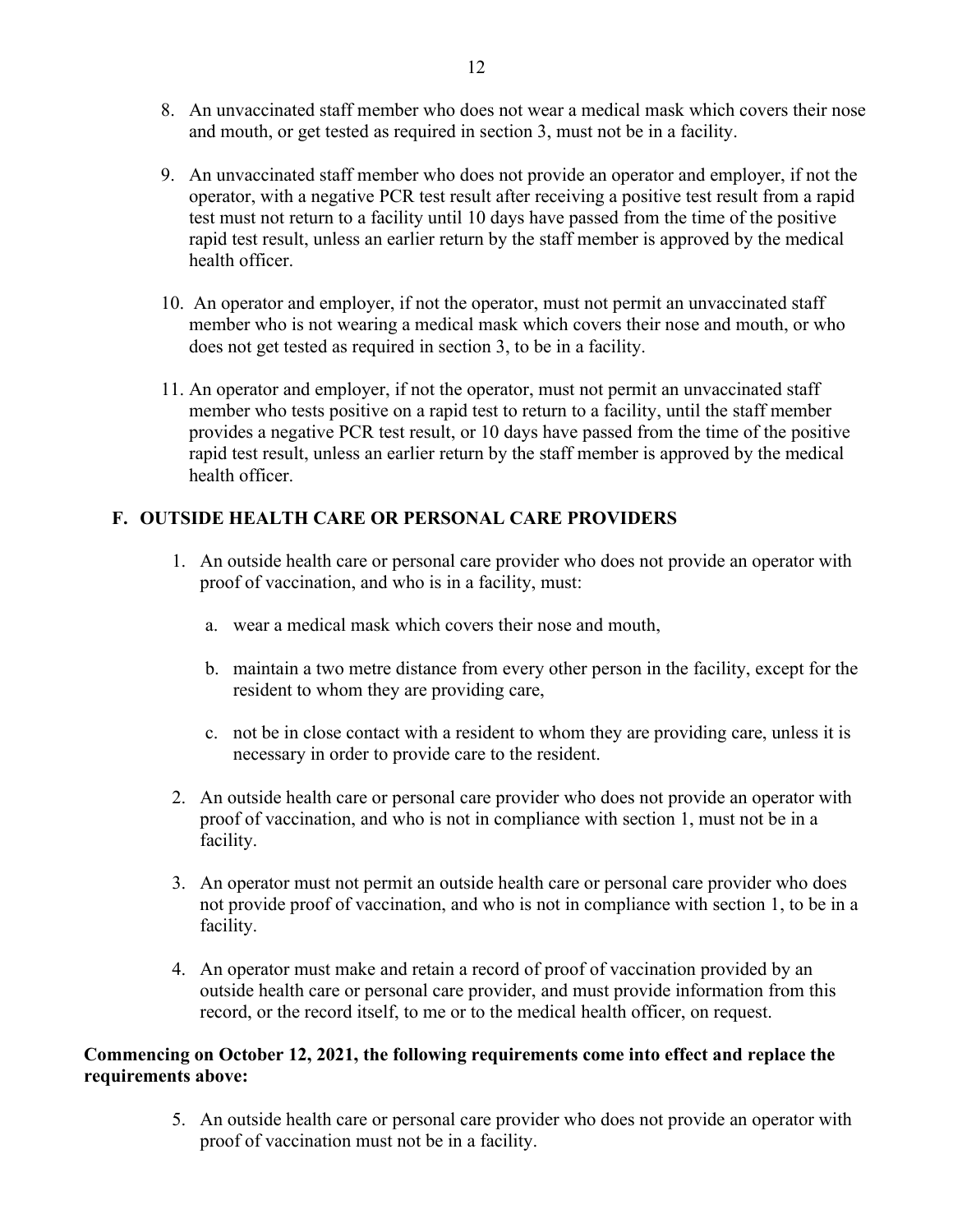- 6. An operator must request proof of vaccination from an outside health care or personal care provider who seeks access to a facility.
- 7. An operator must not permit an outside health care or personal care provider who has not provided proof of vaccination to be in a facility.
- 8. An operator must make and retain a record of proof of vaccination provided by an outside health care or personal care provider, and must provide information from this record, or the record itself, to me or to the medical health officer, on request.

## **G. OUTSIDE SUPPORT OR PERSONAL SERVICE PROVIDERS**

- 1. An outside support or personal service provider who does not provide an operator with proof of vaccination must not be in a facility.
- 2. An operator must request proof of vaccination from an outside support or personal service provider who seeks access to a facility.
- 3. An operator must not permit an outside support or personal service provider who has not provided proof of vaccination to be in a facility.
- 4. An operator must make and retain a record of proof of vaccination provided by an outside support or personal service provider, and must provide information from this record, or the record itself, to me or to the medical health officer, on request.

## **H. REGULAR OTHER OUTSIDE PROVIDERS WHO HAVE CLOSE CONTACT WITH A RESIDENT**

- 1. A regular other outside provider who has close contact with a resident and who does not provide an operator with proof of vaccination must not be in a facility.
- 2. An operator must request proof of vaccination from a regular other outside provider who has close contact with a resident and who seeks access to a facility.
- 3. An operator must not permit a regular other outside provider who has close contact with a resident, who has not provided proof of vaccination, to be in a facility.
- 4. An operator must make and retain a record of proof of vaccination provided by a regular other outside provider who has close contact with a resident, and must provide information from this record, or the record itself, to me or to the medical health officer, on request.

#### **I. REGULAR OTHER OUTSIDE PROVIDERS WHO DO NOT HAVE CLOSE CONTACT WITH A RESIDENT**

- 1. A regular other outside provider who does not have close contact with a resident, who does not provide an operator with proof of vaccination, and who is in a facility must:
	- a. wear a face covering which covers their nose and mouth,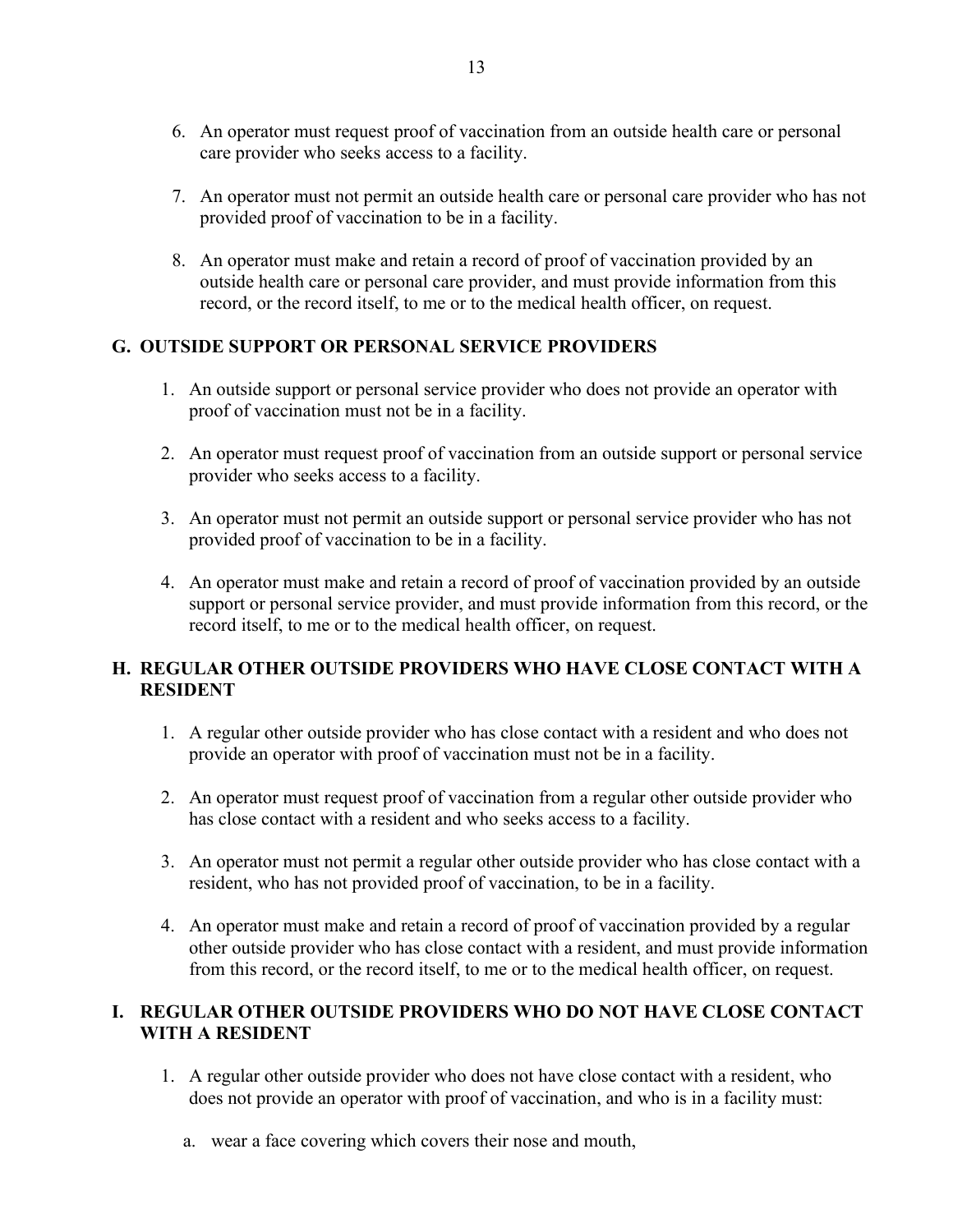- b. maintain a two metre distance from every other person in the facility.
- 2. A regular other outside provider who does not have close contact with a resident, who does not provide an operator with proof of vaccination, and who is not in compliance with section 1, must not be in a facility.
- 3. An operator must not permit a regular other outside provider who does not have close contact with a resident, who does not provide proof of vaccination, and who is not in compliance with section 1 to be in a facility.
- 4. An operator must make and retain a record of proof of vaccination provided by a regular other outside provider who does not have close contact with a resident, and must provide information from this record, or the record itself, to me or to the medical health officer, on request.

#### **Commencing on October 12, 2021, the following requirements come into effect and replace the requirements above:**

- 5. A regular other outside provider who does not have close contact with a resident, and who does not provide an operator with proof of vaccination, must not be in a facility.
- 6. An operator must request proof of vaccination from a regular other outside provider who does not have close contact with a resident, and who seeks access to a facility.
- 7. An operator must not permit a regular other outside provider who does not have close contact with a resident, and who has not provided proof of vaccination, to be in a facility.
- 8. An operator must make and retain a record of proof of vaccination provided by a regular other outside provider who does not have close contact with a resident, and must provide information from this record, or the record itself, to me or to the medical health officer, on request.

## **J. OCCASIONAL OTHER OUTSIDE PROVIDERS WHO HAVE CLOSE CONTACT WITH A RESIDENT**

- 1. An occasional other outside provider who has close contact with a resident, who does not provide an operator with proof of vaccination and who is in a facility must:
	- a. wear a face covering which covers their nose and mouth,
	- b. maintain a two metre distance from every person in the facility, except a resident with whom it is necessary that they be in close contact,
	- c. not be in close contact with a resident unless this is necessary.
- 2. An occasional other outside provider who has close contact with a resident, who does not provide an operator with proof of vaccination and who is not incompliance with section 1, must not be in a facility.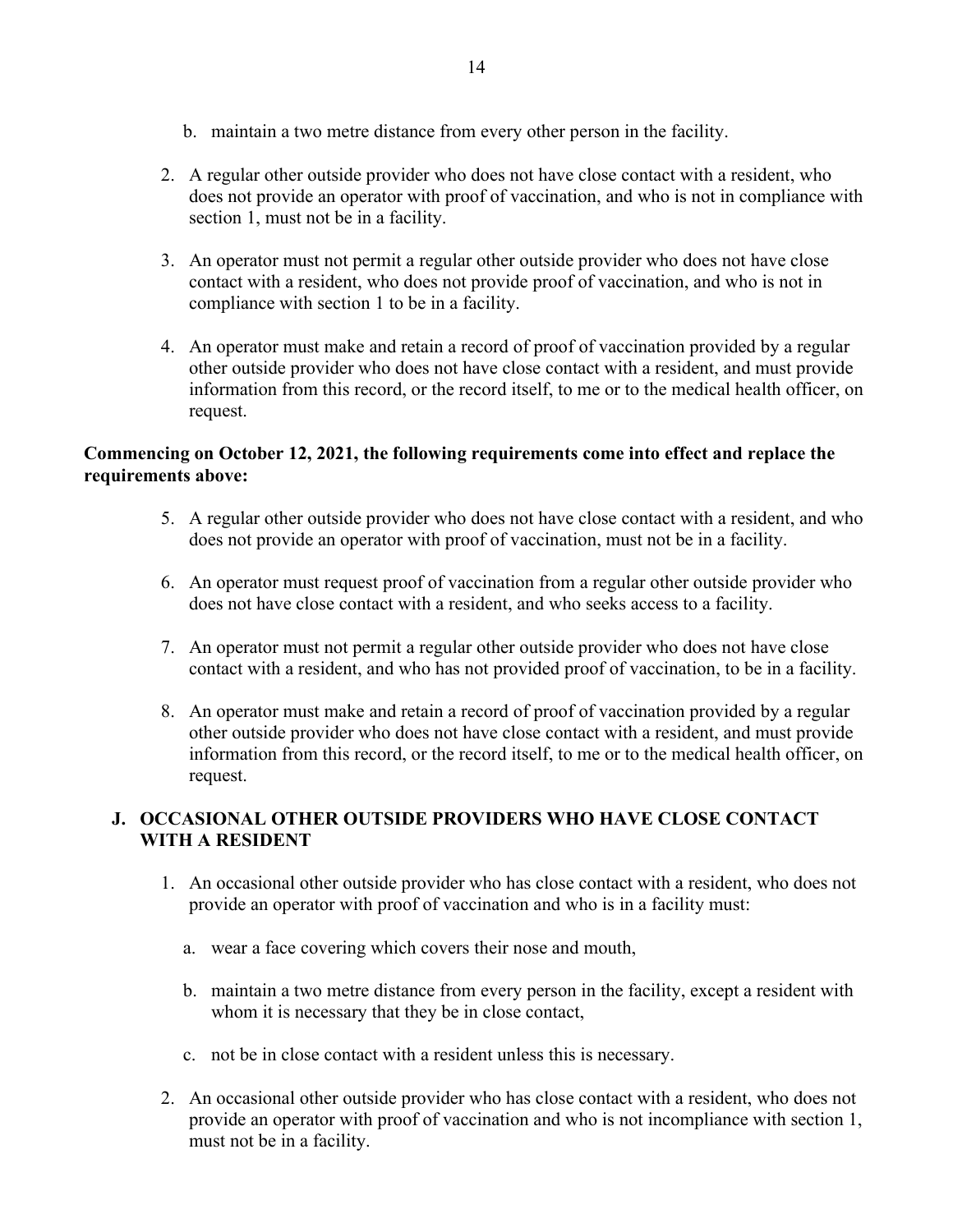- 3. An operator must not permit an occasional other outside provider who has close contact with a resident, who does not provide an operator with proof of vaccination and who is not in compliance with section 1, to be in a facility.
- 4. An operator must make and retain a record of proof of vaccination provided by an occasional other outside provider who has close contact with a resident, and must provide information from this record, or the record itself, to me or to the medical health officer, on request.

#### **Commencing on October 12, 2021, the following requirements come into effect and replace the requirements above:**

- 5. An occasional other outside provider who has close contact with a resident, and who does not provide an operator with proof of vaccination, must not be in a facility.
- 6. An operator must request proof of vaccination from an occasional other outside provider who has close contact with a resident, and who seeks access to a facility.
- 7. An operator must not permit an occasional other outside provider who has close contact with a resident, and who has not provided proof of vaccination, to be in a facility.
- 8. An operator must make and retain a record of proof of vaccination provided by an occasional other outside provider who has close contact with a resident, and must provide information from this record, or the record itself, to me or to the medical health officer, on request.

## **K. OCCASIONAL OTHER OUTSIDE PROVIDERS WHO DO NOT HAVE CLOSE CONTACT WITH A RESIDENT**

- 1. An occasional other outside provider who does not have close contact with a resident, who does not provide an operator with proof of vaccination and who is in a facility must:
	- a. wear a face covering which covers their nose and mouth,
	- b. maintain a two metre distance from every other person in the facility.
- 2. An occasional other outside provider who does not have close contact with a resident, who does not provide an operator with proof of vaccination and who is not incompliance with section 1, must not be in a facility.
- 5. An operator must not permit an occasional other outside provider who does not have close contact with a resident, who does not provide an operator with proof of vaccination and who is not in compliance with section 1, to be in a facility.
- 6. An operator must make and retain a record of proof of vaccination provided by an occasional other outside provider who does not have close contact with a resident, and must provide information from this record, or the record itself, to me or to the medical health officer, on request.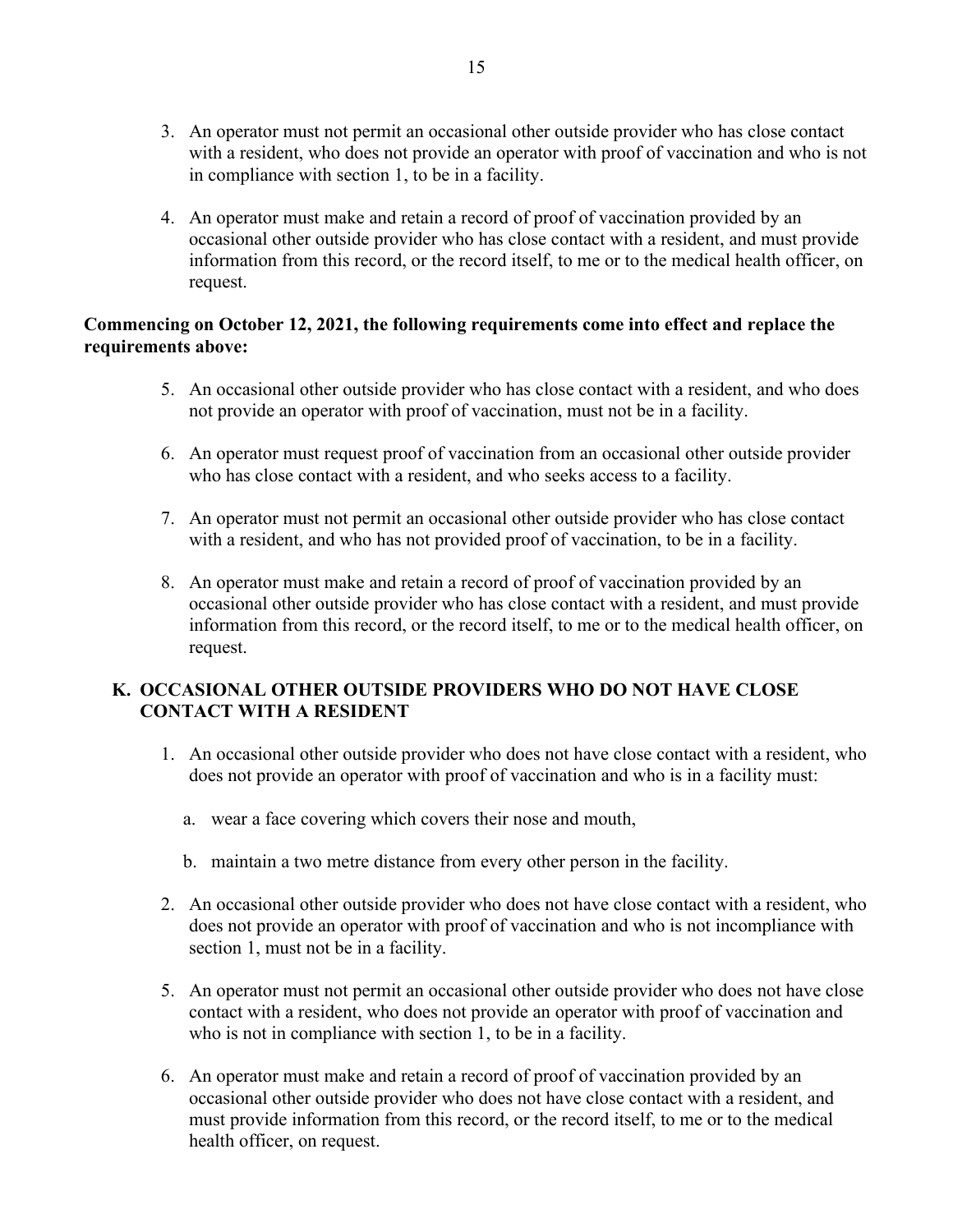#### **L. DELEGATION OF AUTHORITY TO THE MEDICAL HEALTH OFFICER TO CONSIDER AND MAKE A DECISION WITH RESPECT TO A REQUEST FOR RECONSIDERATION MADE UNDER SECTION 43 RELATING TO A REQUEST FOR AN EXEMPTION ON A MEDICAL BASIS**

Under the authority vested in me by section 69 of the *Public Health Act*, I delegate my authority under section 43 of the *Public Health Act* to the medical health officer to receive, consider, and make a decision with respect to a request for reconsideration from an individual seeking a medical exemption in the geographic region of the Province for which the medical health officer is designated.

## **M. SPECIFICATION AND DESIGNATION OF THE MEDICAL HEALTH OFFICER TO RECEIVE A NOTICE UNDER SECTION 56 (2) OF THE PUBLIC HEALTH ACT AND TO ISSUE AN INSTRUCTION**

Under the authority vested in me by section 56 of the *Public Health Act*, I designate the medical health officer to receive a written notice from a medical practitioner under section 56 (2) with respect to a person in the geographic region of the Province for which the medical health officer is designated, and designate the medical health officer to issue an instruction to the person in response to the notice, if reasonably practical.

## **N. MEDICAL HEALTH OFFICER ORDERS**

Recognizing that the risk differs in different regions of the province, and that medical health officers are in the best position to assess local circumstances with respect to the risk of the transmission of communicable diseases in facilities, **I FURTHER ORDER**:

- 1. A medical health officer may make an order subsequent to this Order for the purpose of imposing more restrictive limitations or conditions with respect to facilities in the whole or part of the geographic area of the province for which the medical health officer is designated, or with respect to a particular facility.
- 2. While it is in force, a provision in an order made by a medical health officer subsequent to this Order, which imposes more restrictive limitations or requirements than this Order with respect to one or more facilities, or one or more classes of facilities, applies in the whole or part of the geographic area of the province for which the medical health officer is designated, according to the terms of the order, despite the provisions of this Order.

This Order does not have an expiration date.

You are required under section 42 of the *Public Health Act* to comply with this Order.

Failure to comply with this Order is an offence under section 99 (1) (k) of the *Public Health Act*.

Pursuant to section 54 (1) (h) of the Public Health Act, and in accordance with the emergency powers set out in Part 5 of the Public Health Act, I will not be accepting requests for reconsideration of this Order under section 43, except for the purpose of seeking a medical exemption, as provided for in section 56.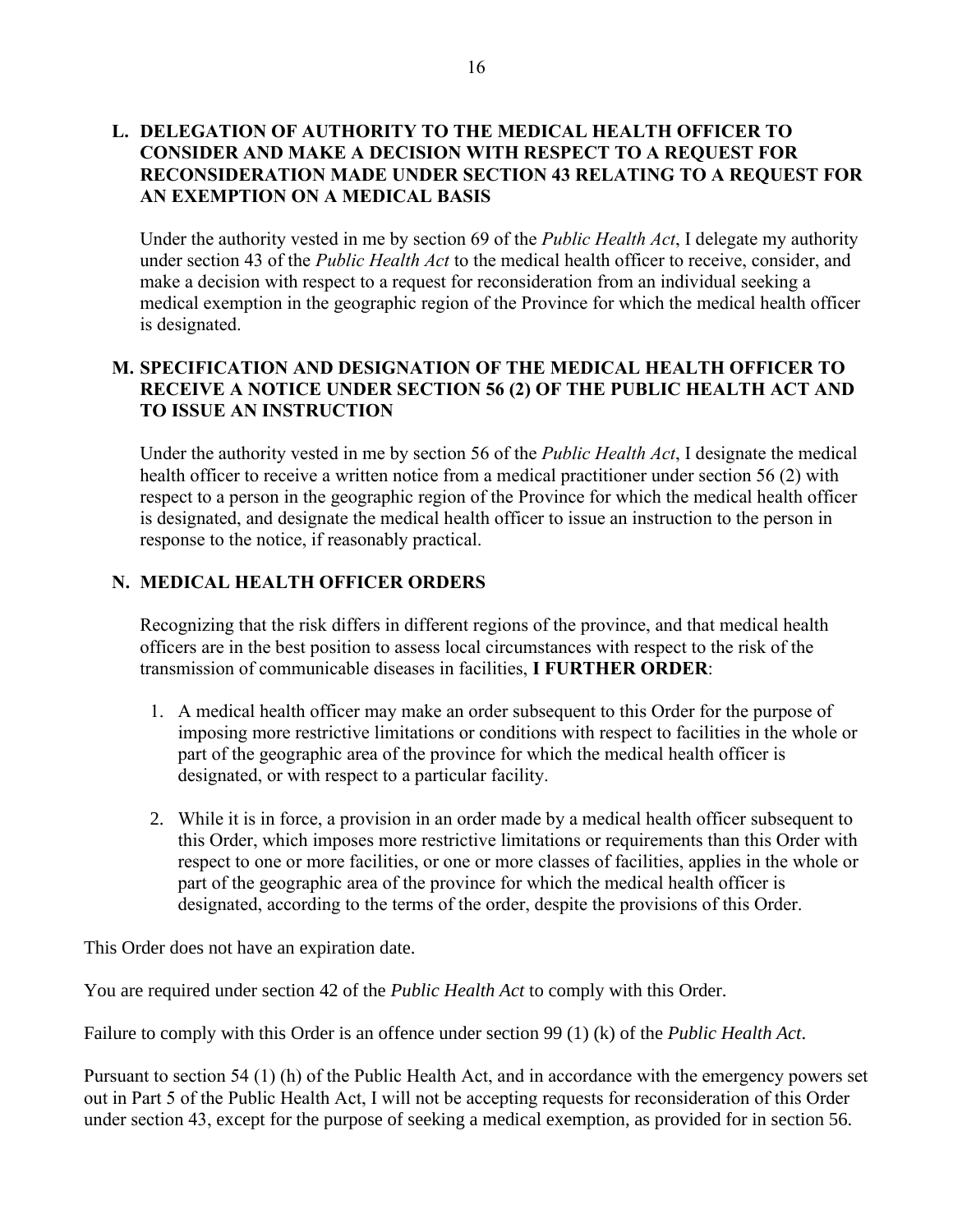A request for reconsideration for the purpose of seeking a medical exemption must include a signed and dated statement from a medical practitioner, based upon a current assessment, that the health of the person would be seriously jeopardized if the person were to comply with the Order, and a signed and dated copy of each portion of the person's health record relevant to this statement.

A request under section 43 may be submitted to the Provincial Health Officer at [ProvHlthOffice@gov.bc.ca](mailto:ProvHlthOffice@gov.bc.ca) with the subject line "Request for Reconsideration about Preventive Measures in Facilities".

If you fail to comply with this Order, I have the authority to take enforcement action against you under Part 4, Division 6 of the *Public Health Act.*

You may contact me at:

Dr. Bonnie Henry, Provincial Health Officer 4th Floor, 1515 Blanshard Street PO Box 9648 STN PROV GOVT, Victoria BC V8W 9P4 Fax: (250) 952-1570 Email: [ProvHlthOffice@gov.bc.ca](mailto:ProvHlthOffice@gov.bc.ca)

DATED THIS: 27<sup>th</sup> day of September 2021

 $S$ igned:  $K$ thing

Bonnie Henry MD, MPH, FRCPC Provincial Health Officer

DELIVERY BY: Posting to the BC Government and the BC Centre for Disease Control websites.

Enclosure: Excerpts of the *Public Health Act*.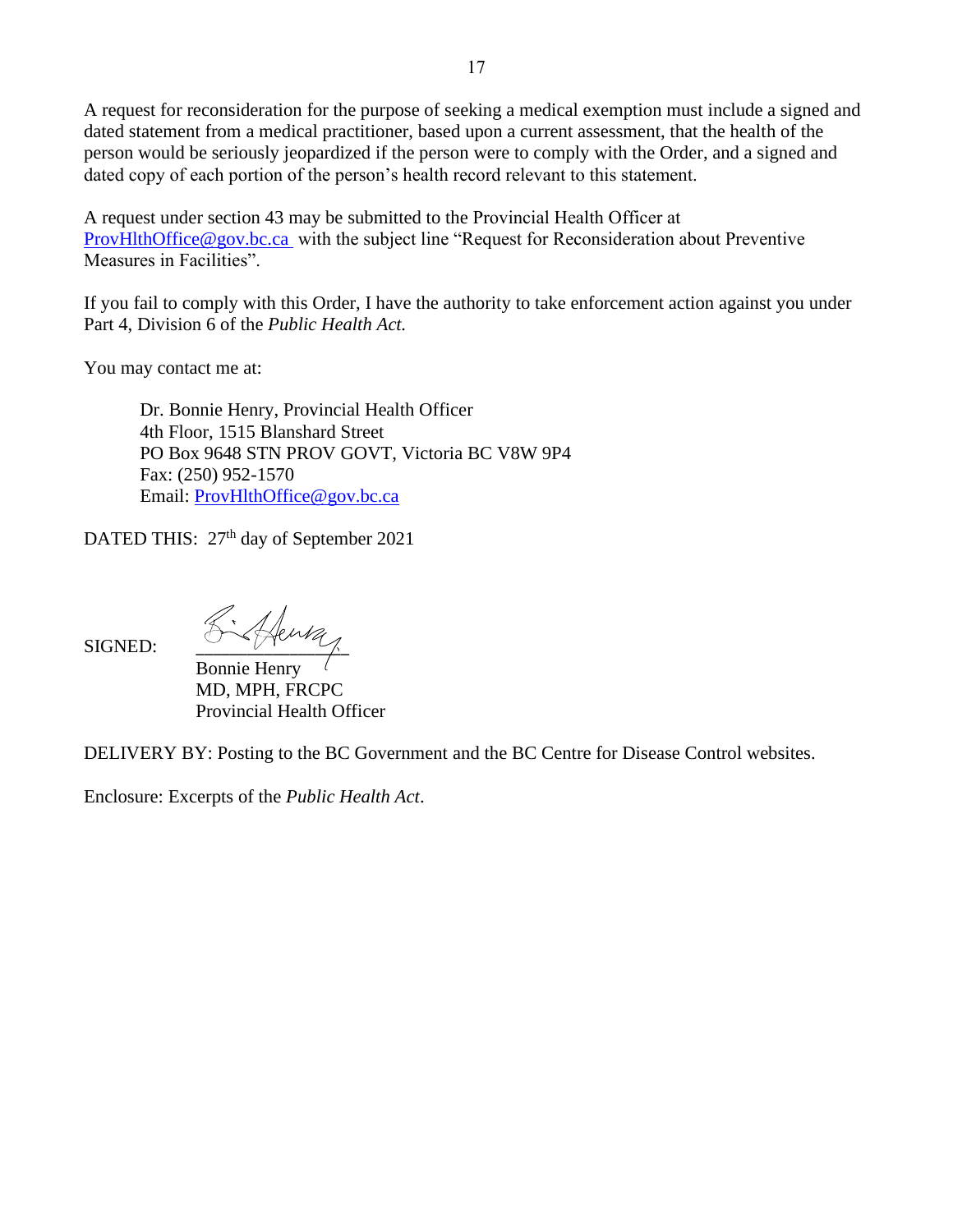## **Schedule 1**

## **Staff Categories for Reporting**

| <b>Person Type</b> | Sub-Type                | <b>Staff Type</b> |
|--------------------|-------------------------|-------------------|
| Staff              | Direct Care             | <b>RN</b>         |
|                    |                         | <b>LPN</b>        |
|                    |                         | <b>HCA</b>        |
|                    |                         | Other             |
|                    | Administrative          | <b>NA</b>         |
|                    | <b>Support Services</b> | Food Service      |
|                    |                         | Housekeeping      |
|                    |                         | Maintenance       |
|                    |                         | Other             |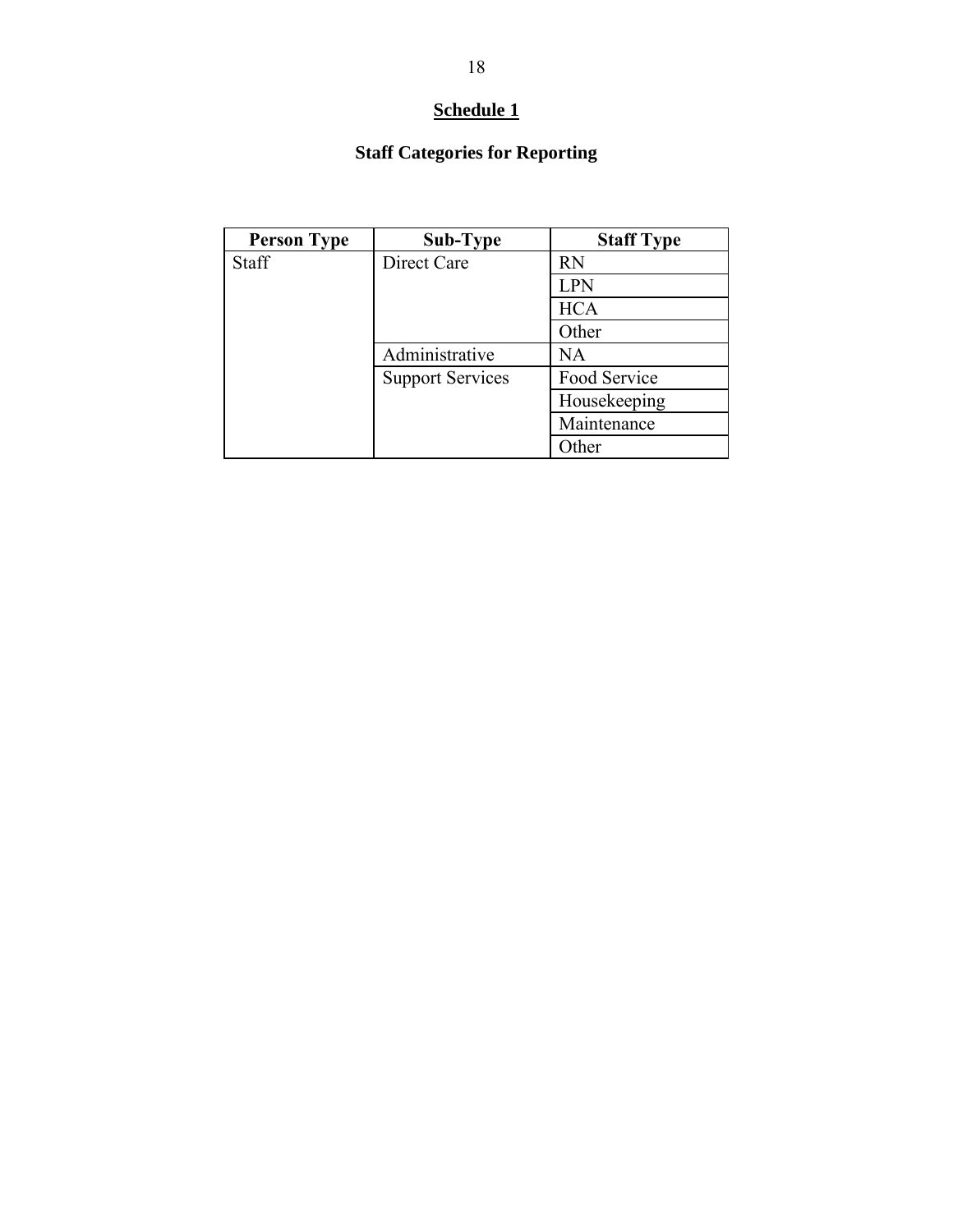#### **ENCLOSURE**

#### **Excerpts of the** *Public Health Act* **[SBC 2008] c. 28**

#### *Definitions*

#### *1 In this Act:*

#### *"***health hazard***"* means

(a) a condition, a thing or an activity that

(i) endangers, or is likely to endanger, public health, or

(ii) interferes, or is likely to interfere, with the suppression of infectious agents or hazardous agents, or

(b) a prescribed condition, thing or activity, including a prescribed condition, thing or activity that

(i) is associated with injury or illness, or

(ii) fails to meet a prescribed standard in relation to health, injury or illness;

#### **When orders respecting health hazards and contraventions may be made**

**30** (1) A health officer may issue an order under this Division only if the health officer reasonably believes that

(a) a health hazard exists,

(b) a condition, a thing or an activity presents a significant risk of causing a health hazard,

(c) a person has contravened a provision of the Act or a regulation made under it, or

(d) a person has contravened a term or condition of a licence or permit held by the person under this Act.

(2) For greater certainty, subsection (1) (a) to (c) applies even if the person subject to the order is complying with all terms and conditions of a licence, a permit, an approval or another authorization issued under this or any other enactment.

#### **General powers respecting health hazards and contraventions**

**31** (1) If the circumstances described in section 30 *[when orders respecting health hazards and contraventions may be made]* apply, a health officer may order a person to do anything that the health officer reasonably believes is necessary for any of the following purposes:

(a) to determine whether a health hazard exists;

(b) to prevent or stop a health hazard, or mitigate the harm or prevent further harm from a health hazard;

(c) to bring the person into compliance with the Act or a regulation made under it;

(d) to bring the person into compliance with a term or condition of a licence or permit held by that person under this Act.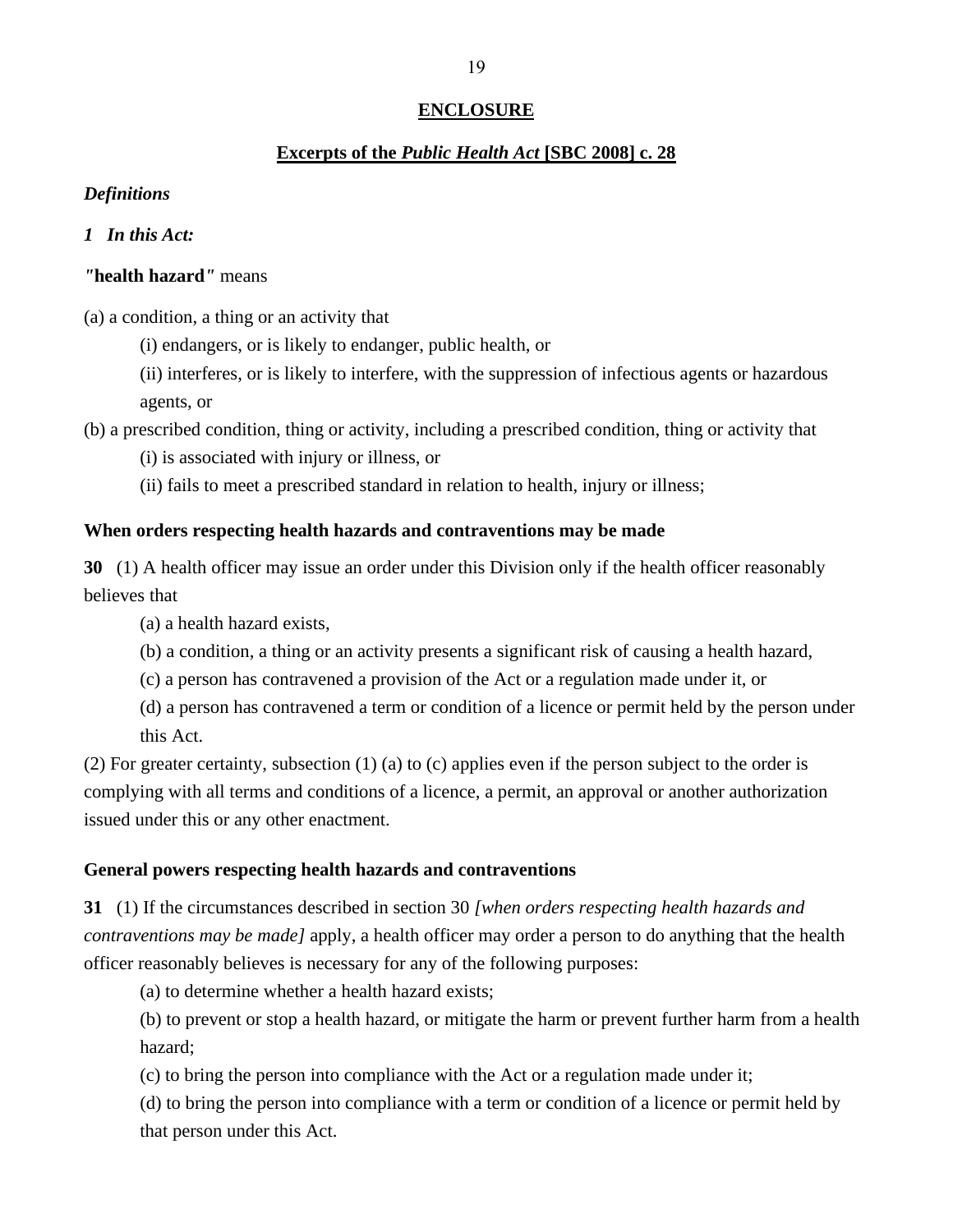- (a) a person whose action or omission
	- (i) is causing or has caused a health hazard, or
	- (ii) is not in compliance with the Act or a regulation made under it, or a term or condition

of the person's licence or permit;

- (b) a person who has custody or control of a thing, or control of a condition, that
	- (i) is a health hazard or is causing or has caused a health hazard, or
	- (ii) is not in compliance with the Act or a regulation made under it, or a term or condition of the person's licence or permit;
- (c) the owner or occupier of a place where
	- (i) a health hazard is located, or

(ii) an activity is occurring that is not in compliance with the Act or a regulation made under it, or a term or condition of the licence or permit of the person doing the activity.

#### **Specific powers respecting health hazards and contraventions**

- **32** (1) An order may be made under this section only
	- (a) if the circumstances described in section 30 *[when orders respecting health hazards and contraventions may be made]* apply, and

(b) for the purposes set out in section 31 (1) *[general powers respecting health hazards and contraventions]*.

- (2) Without limiting section 31, a health officer may order a person to do one or more of the following: (a) have a thing examined, disinfected, decontaminated, altered or destroyed, including
	- (i) by a specified person, or under the supervision or instructions of a specified person,
	- (ii) moving the thing to a specified place, and
	- (iii) taking samples of the thing, or permitting samples of the thing to be taken;
	- (b) in respect of a place,
		- (i) leave the place,
		- (ii) not enter the place,
		- (iii) do specific work, including removing or altering things found in the place, and altering or locking the place to restrict or prevent entry to the place,
		- (iv) neither deal with a thing in or on the place nor dispose of a thing from the place, or deal with or dispose of the thing only in accordance with a specified procedure, and
		- (v) if the person has control of the place, assist in evacuating the place or examining persons found in the place, or taking preventive measures in respect of the place or persons found in the place;
	- (c) stop operating, or not operate, a thing;
	- (d) keep a thing in a specified place or in accordance with a specified procedure;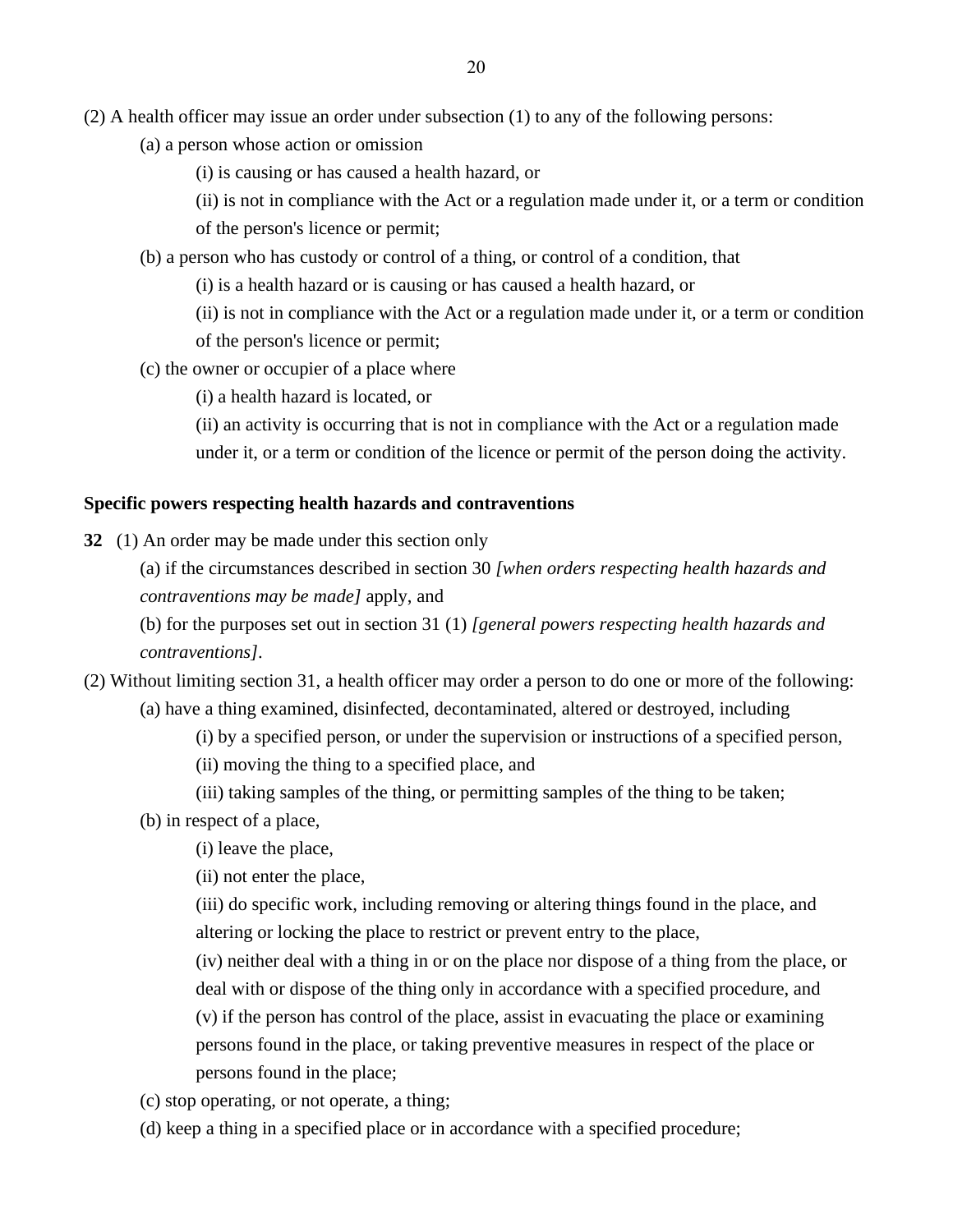(e) prevent persons from accessing a thing;

(f) not dispose of, alter or destroy a thing, or dispose of, alter or destroy a thing only in accordance with a specified procedure;

(g) provide to the health officer or a specified person information, records, samples or other matters relevant to a thing's possible infection with an infectious agent or contamination with a hazardous agent, including information respecting persons who may have been exposed to an infectious agent or hazardous agent by the thing;

(h) wear a type of clothing or personal protective equipment, or change, remove or alter clothing or personal protective equipment, to protect the health and safety of persons;

(i) use a type of equipment or implement a process, or remove equipment or alter equipment or processes, to protect the health and safety of persons;

(j) provide evidence of complying with the order, including

(i) getting a certificate of compliance from a medical practitioner, nurse practitioner or specified person, and

(ii) providing to a health officer any relevant record;

(k) take a prescribed action.

(3) If a health officer orders a thing to be destroyed, the health officer must give the person having custody or control of the thing reasonable time to request reconsideration and review of the order under sections 43 and 44 unless

(a) the person consents in writing to the destruction of the thing, or

(b) Part 5 *[Emergency Powers]* applies.

#### **Contents of orders**

**39** (3) An order may be made in respect of a class of persons.

(6)A health officer who makes an order may vary the order

(a)at any time on the health officer's own initiative, or

(b)on the request of a person affected by the order, following a reconsideration under section

43 *[reconsideration of orders]*.

#### **Duty to comply with orders**

**42** (1) A person named or described in an order made under this Part must comply with the order. (2) Subsection (1) applies regardless of whether the person leaves the geographic area for which the health officer who made the order is designated.

#### **Reconsideration of orders**

**43** (1) A person affected by an order, or the variance of an order, may request the health officer who issued the order or made the variance to reconsider the order or variance if the person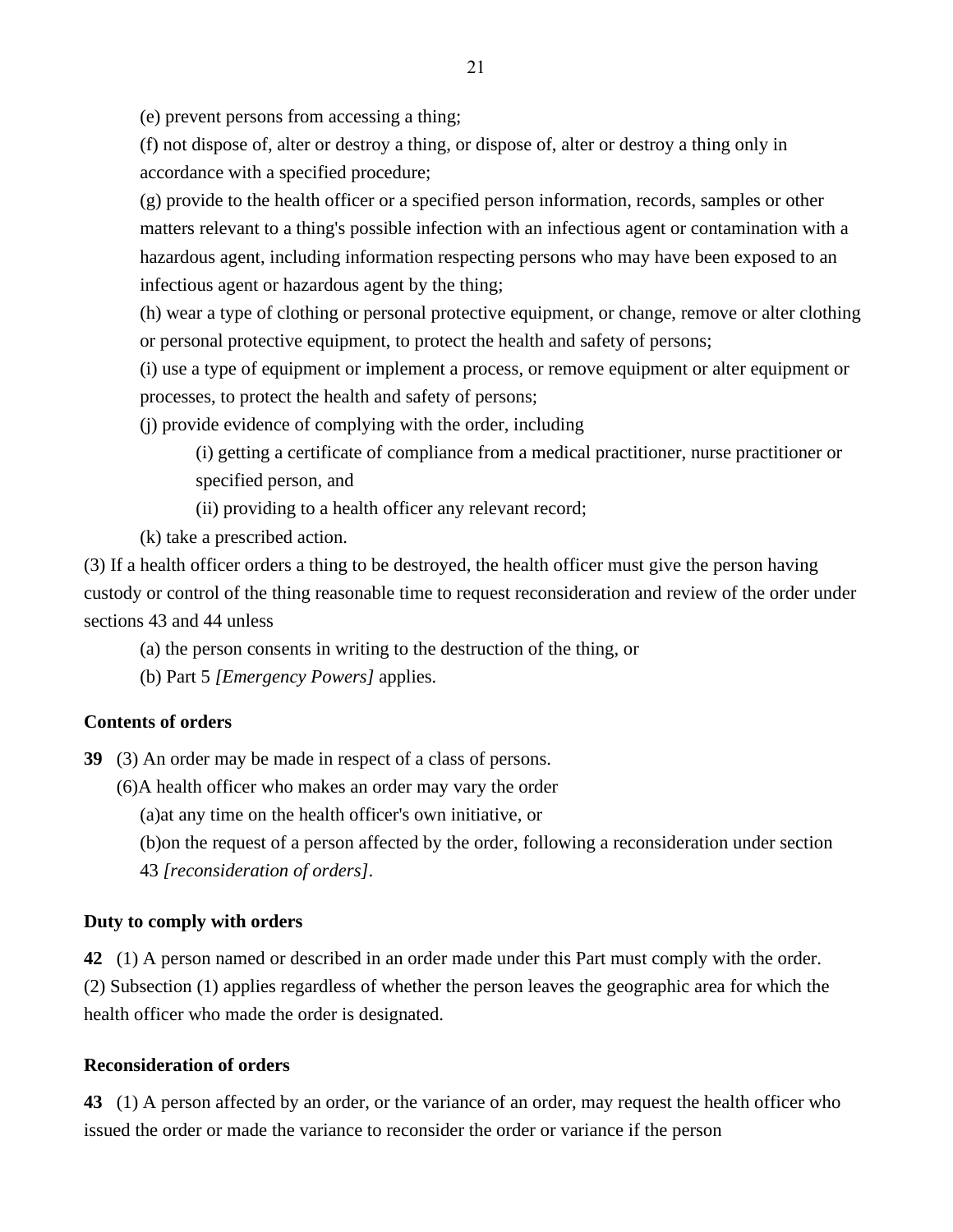(a) has additional relevant information that was not reasonably available to the health officer when the order was issued or varied,

(b) has a proposal that was not presented to the health officer when the order was issued or varied but, if implemented, would

(i) meet the objective of the order, and

(ii) be suitable as the basis of a written agreement under section 38 *[may make written agreements]*, or

(c) requires more time to comply with the order.

(2) A request for reconsideration must be made in the form required by the health officer.

(3) After considering a request for reconsideration, a health officer may do one or more of the following:

(a) reject the request on the basis that the information submitted in support of the request

(i) is not relevant, or

(ii) was reasonably available at the time the order was issued;

(b) delay the date the order is to take effect or suspend the order, if satisfied that doing so would not be detrimental to public health;

(c) confirm, rescind or vary the order.

(4) A health officer must provide written reasons for a decision to reject the request under subsection (3)

(a) or to confirm or vary the order under subsection (3) (c).

(5) Following a decision made under subsection (3) (a) or (c), no further request for reconsideration may be made.

(6) An order is not suspended during the period of reconsideration unless the health officer agrees, in writing, to suspend it.

(7) For the purposes of this section,

(a) if an order is made that affects a class of persons, a request for reconsideration may be made by one person on behalf of the class, and

(b) if multiple orders are made that affect a class of persons, or address related matters or issues,

a health officer may reconsider the orders separately or together.

(8) If a health officer is unable or unavailable to reconsider an order he or she made, a similarly designated health officer may act under this section in respect of the order as if the similarly designated health officer were reconsidering an order that he or she made.

## **Part applies despite other enactments**

53 During an emergency, this Part applies despite any provision of this or any other enactment, including

(a)in respect of the collection, use or disclosure of personal information, the *[Freedom of](https://www.bclaws.gov.bc.ca/civix/document/id/complete/statreg/96165_00)  [Information and Protection of Privacy Act](https://www.bclaws.gov.bc.ca/civix/document/id/complete/statreg/96165_00)* and the *[Personal Information Protection Act](https://www.bclaws.gov.bc.ca/civix/document/id/complete/statreg/03063_01)*, and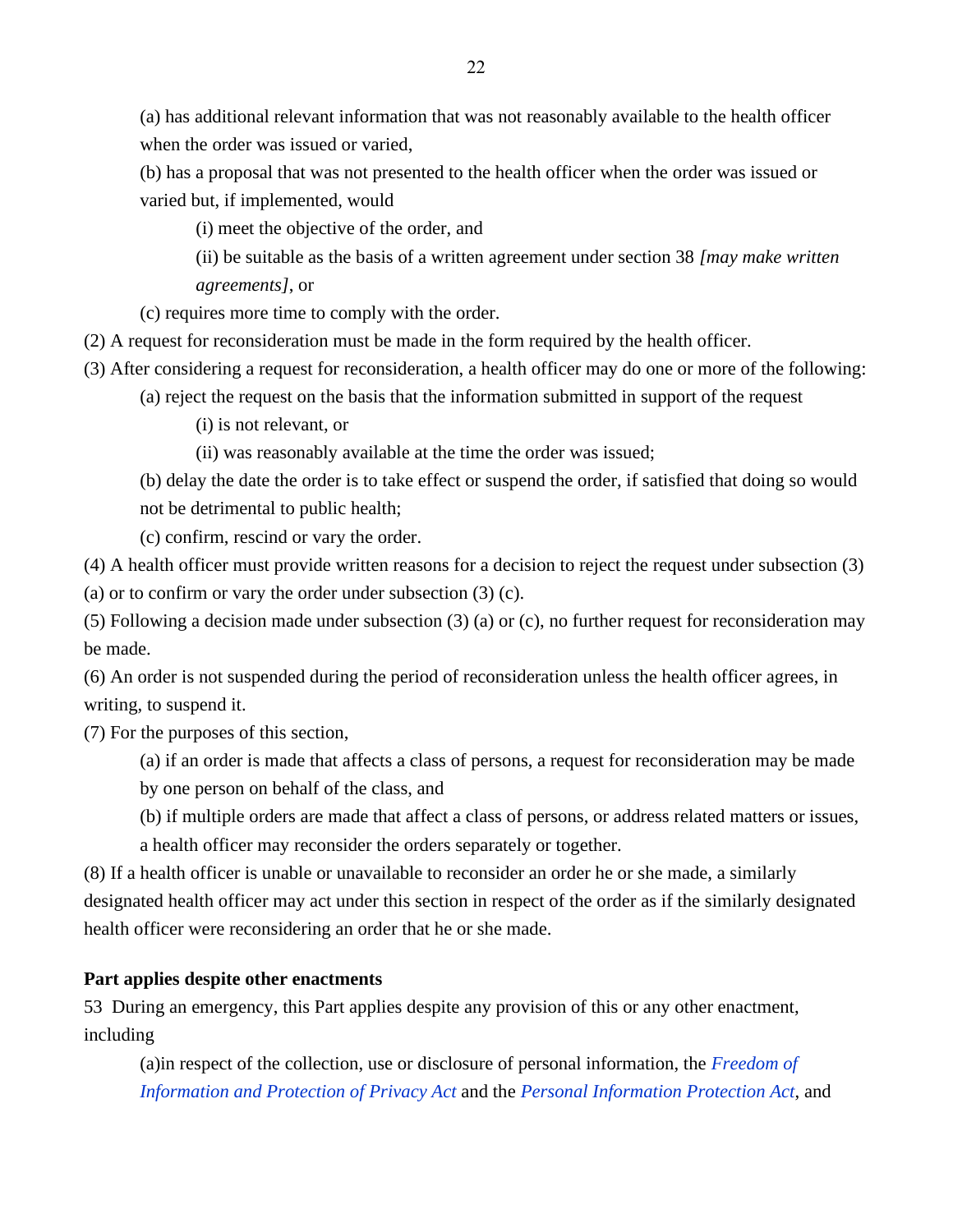(b)a provision that would impose a specific duty, limit or procedural requirement in respect of a specific person or thing,

to the extent there is any inconsistency or conflict with the provision or other enactment.

## **Emergency preventive measures**

**56** (1)The provincial health officer or a medical health officer may, in an emergency, order a person to take preventive measures within the meaning of section 16 *[preventive measures]*, including ordering a person to take preventive measures that the person could otherwise avoid by making an objection under that section.

(2) If the provincial health officer or a medical health officer makes an order under this section, a person to whom the order applies must comply with the order unless the person delivers to a person specified by the provincial health officer or medical health officer, in person or by registered mail,

(a) a written notice from a medical practitioner stating that the health of the person who must comply would be seriously jeopardized if the person did comply, and

(b) a copy of each portion of that person's health record relevant to the statement in paragraph

(a), signed and dated by the medical practitioner.

(3) If a person delivers a notice under subsection (2), the person must comply with an instruction of the provincial health officer or a medical health officer, or a person designated by either of them, for the purposes of preventing infection with, or transmission of, an infectious agent or a hazardous agent.

## **Emergency powers respecting reporting**

**57** (1) The provincial health officer may, in an emergency, order that a specified infectious agent, hazardous agent, health hazard or other matter be reported under this section.

(2) If an order is made under this section, a person required by the order to make a report must promptly report, to the extent of his or her knowledge, to a medical health officer the information required by the order.

(3) If a person is required to make a report under this Act, the provincial health officer may in an emergency order the person exempt from the requirement, or vary the requirement.

## **Provincial health officer may act as health officer**

**67** (1) The provincial health officer may exercise a power or perform a duty of a medical health officer under this or any other enactment, if the provincial health officer

(a)reasonably believes that it is in the public interest to do so because

(i)the matter extends beyond the authority of one or more medical health officers and coordinated action is needed, or

(ii)the actions of a medical health officer have not been adequate or appropriate in the circumstances, and